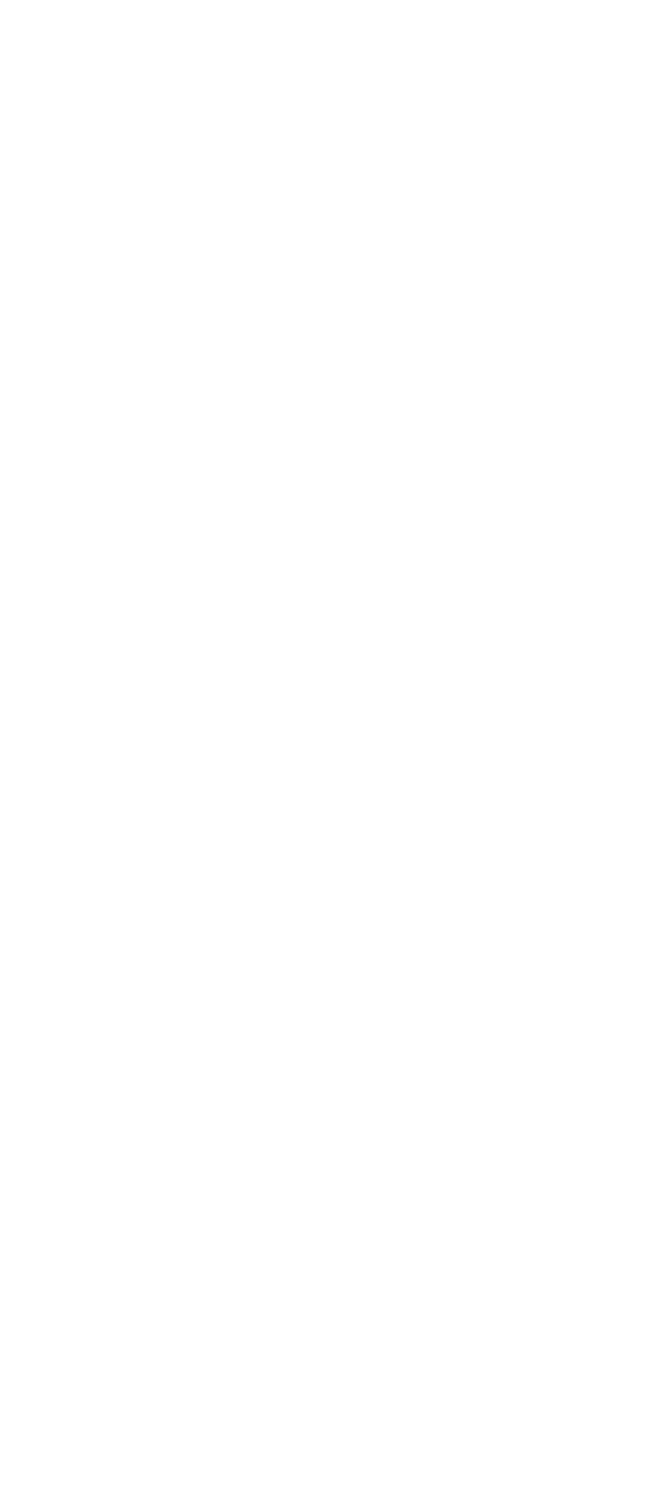

## **Welcome To Mobile County**

We appreciate your interest in Mobile County parks and recreation facilities. We hope this brochure will give you a glimpse into what Mobile County has to offer, even within our cities and towns. So use this guide to Escape, Explore and Enjoy the Great Outdoors, here in Mobile County.

Mobile County parks and recreation facilities encompass more than 1,200 acres of beautifully designed properties offering scenic views of Mobile Bay and other waterways, fishing, hiking, biking, canoeing, kayaking, disc golf, picnic areas, and ball fields. All Mobile County parks are under the management of Mobile County Public Works.

**Chickasabogue Park**, named for the creek that flows through the center of the 1,100 acre site, offers visitors a relaxing view, excellent hiking, campgrounds, extensive bike trails, watercraft rentals, ball fields, picnic areas and a disc golf player's paradise.

In a county that is home to some of the greatest baseball players in the country — Hank Aaron, Eddie Stanky, Satchel Paige, Frank and Milt Bolling, Billy Williams, Tommy Agee, Cleon Jones and Willie McCovey — the baseball and softball fields at **West Mobile County Park** are important resources for Mobile County. Housed on 67 acres of prime land, the park is equipped with eight lighted fields. It's an excellent facility to train future great ball players.

The multi-functional **Agricultural Pavilion** is spacious, rustic and beautifully designed for all types of activities, especially horse shows and rodeos. The facility seats 750 persons and is near interstate highways and area malls.

Bordered by the Mississippi Sound and Mobile Bay, and within miles of the resort city of Dauphin Island, sits **Mobile County Bayfront Park** on eight acres of land. A bird-lover's paradise, this park is listed on the Alabama Coastal Birding Trail.

The 25-acre **Mobile County River Delta Marina & Campground**  provides access to the pristine ecosystem of the Mobile-Tensaw Delta. Located in Creola, its facilities and features include RV and tent camping, cabin rentals, playground, bath house, laundry, lake fishing, river fishing, launch ramp, covered boat slip rentals, houseboat dockage, bait and tackle, limited groceries and canoe rentals. It also provides an in-ground pool to campers.

With so much to choose from in Mobile County, where does your adventure begin….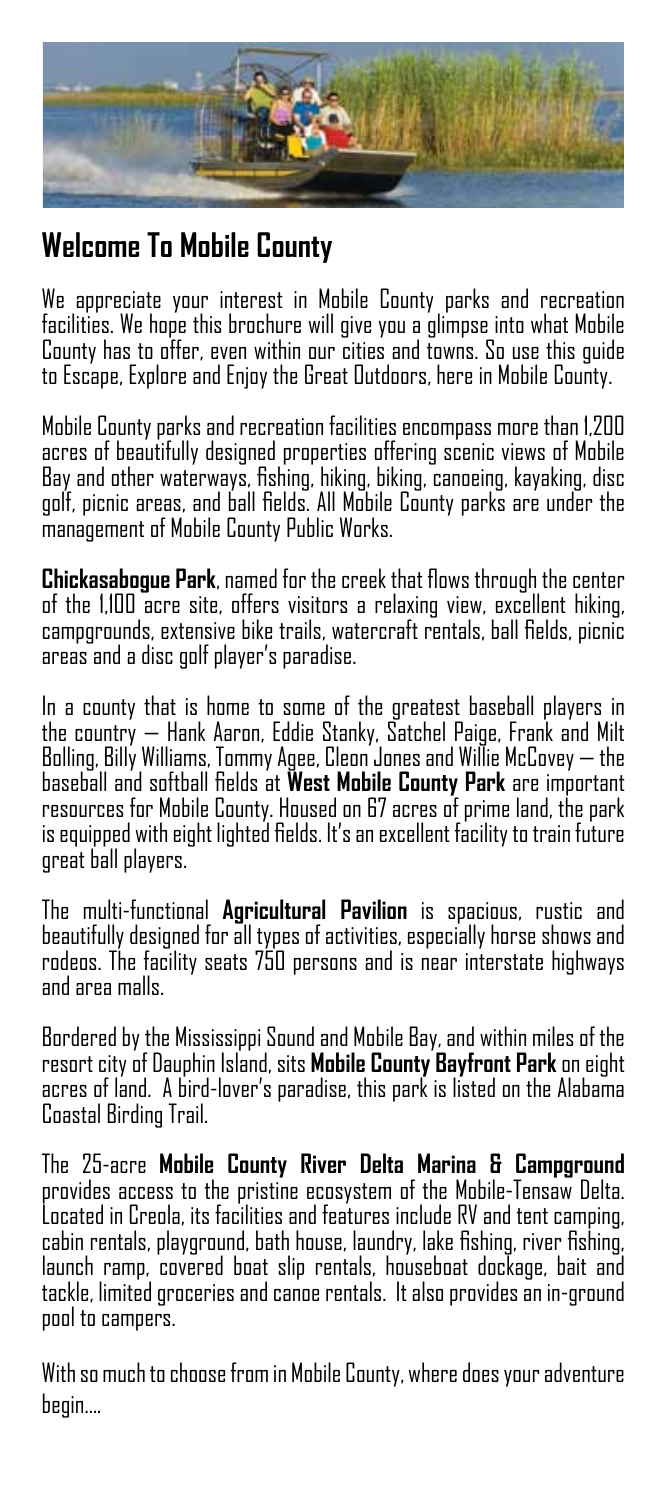## **CHICKASABOGUE PARK**

#### **L ocation:** 760 Aldock Road Eight Mile, AL 36613 **(251) 574-2267**

#### **Overview:**

Chickasabogue Park is an 1,100-acre outdoor recreation facility and wildlife refuge. It provides a wide variety of outdoor activities in a natural setting while protecting the environment and preserving the diversity of plants and animals indigenous to the area. The park is open from 7 a.m. until dusk for day-use activities and is open 24 hours a day for campers. The gates are locked at night and professional guards are on duty to assist campers and enforce park rules.

#### **Admission:**

Please call (251) 574-2267 for cost of admission and current rates.

#### **Camping:**

Campers of all ages love our large, private RV and tent sites nestled under relaxing canopies of oaks, dogwoods, and pines. Wildlife abounds in the park and, if you are quiet enough, a deer, fox, raccoon or even a tank-like armadillo may wander by your campsite. Trained security guards are on duty 24 hours a day and they make regular patrols of the campground to insure your safety and enforce the campground rules such as: quiet hours between 8 p.m. and 7 a.m., no firearms or fireworks, pets must be on a leash and have current inoculations, no visitors after 8 p.m., and no more than 8 people per site. If your goal is more of a "wilderness" experience, we have primitive campsites on the banks of scenic Chickasaw Creek that can be reached only by boat or a 15- to 20-minute hike. You can backpack, rent a canoe at the park or launch your own boat at our ramp in order to reach these sites. Fish right from your campsite or explore the many oxbow lakes off the main creek for bass, bluegill, crappie or catfish.

#### **Canoeing:**

Canoes can be rented daily at the park office from 7 a.m. until 4 p.m. You can paddle the same routes taken by Indians or pirates hundreds of years earlier, or simply relax and soak up some rays on one of the many sugar-white sand bars. There are even rumors of treasure buried by pirates.

#### **Hiking/Cycling:**

More than 17 miles of hiking and biking trails wind through hardwood hills, sandy pine flats and across swamps on wooden bridges. Most of the trails are single track and located away from the developed areas of the park. It is common to see deer and other wildlife along these remote areas as you enjoy nature's soothing sights, sounds, and smells. Several mountain bike competitions have been held on our course, including the Alabama State Championships and the Alabama Sports Festival competitions. Although mountain bikes are suitable for the more hilly sections, there are plenty of trails and paved roads suitable for skinny bike tires. Bring the whole family and enjoy a fun day of hiking or biking at Chickasabogue Park! Helmets are recommended for cyclists of all ages.

#### **Fishing:**

Bass, bluegill, crappie, catfish, pickerel, and goggle-eye are the most common species caught from the shore, while flounder, redfish, striped bass, and drum can be found farther downstream where the creek nears the Mobile River. Other less common species such as sturgeon, spoonbills, alligator gars and bowfins may be encountered at different times of the year. Bluegills begin to bed in sloughs and ponds off the main creek around the full moon in April and peak around the full moon in May. If you find the right spot, you can fill your ice chest with your catch in a matter of minutes using crickets or popping bugs for bait. Big bass up to 7 1/2 pounds have been caught from the shore, usually in April as they come out of the deep water to spawn in the shallows. Plastic worms, spinner baits, and top water lures account for most of the bass, but many are caught on minnows or earthworms.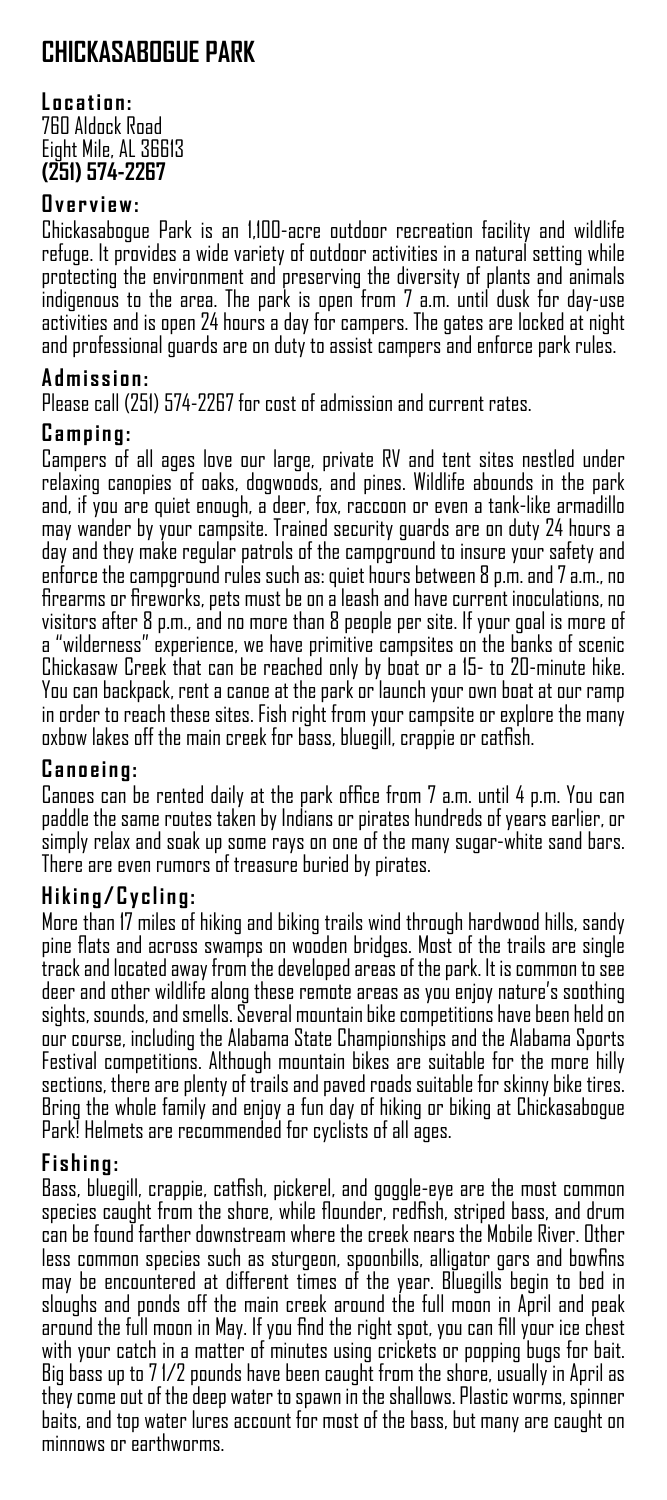

#### **Picnicking** :

Grills and picnic tables are located throughout the park and are available on a first-come basis. Picnic pavilions can be reserved in advance for groups from as small as 25 to more than 1,000 people. Pavilions are situated at the beach area and on the sports field. Volleyball and horseshoes are provided without charge with pavilion rentals. Additionally, the sports field pavilion users have access to basketball courts, softball fields, a performing arts stage and a wide variety of playground equipment.

#### **Museum:**

Located near the park office is the oldest Methodist/Episcopal church in Alabama. It is now a museum with exhibits and artifacts from various periods of foreign, Indian, and local occupation. French, Spanish, and English colonial artifacts and maps are found here, as well as prehistoric Indian, African slave, and plantationera memorabilia. Many photographs of old Mobile scenes hang on the walls.

#### **Swimming:**

The park maintains a roped-off swim area on Chickasaw Creek with a white sandy beach for sun worshipers and swimmers. The refreshing, clear water is ice cold even in the dog days of summer, providing welcome relief from the heat and humidity. Picnic tables, grills, and playground equipment are also located in the beach area. Covered pavilions are available to reserve for company picnics, family reunions, or other group outings. A boat launch ramp is located just upstream of the swim area.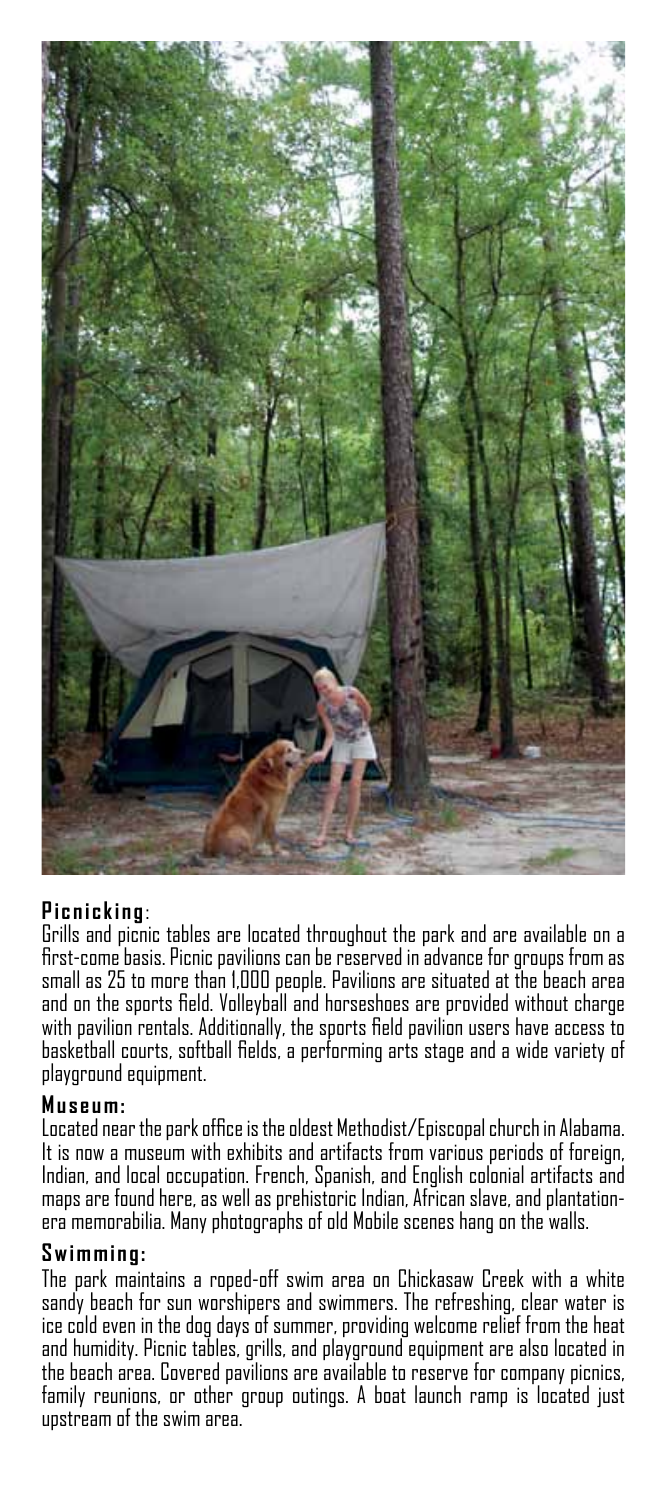

### **CHICKASABOGUE PARK (CONTINUED)**

#### **Disc Golf:**

Inexpensive and fun for all ages, one of the most popular activities at Chickasabogue Park revolves around our championship 27-hole disc golf course. Sanctioned by the Professional Disc Golf Association (PDGA), the course winds through scenic wooded areas and across wide-open fields which present a wide variety of challenging shots. Played like traditional golf, special golf Frisbees of different styles and weights are used for "drives," "approach shots," and "putts." The "holes" are metal poles with baskets attached that have chains hanging down to slow Frisbees and allow them to drop into the baskets. There are par 3, 4, and 5 holes of different lengths and difficulty levels. Guys and gals of all ages and occupations play disc golf. They are a very friendly bunch and would be happy to explain some of the techniques and subtleties of the game to new players. Local handicap tournaments are held every Thursday afternoon and several major PDGA tourneys are held at different times of the year, drawing competitors from all over the Southeast. The Halloween Howler tournament held around the end of October is the most popular, with locals adopting and decorating their favorite "holes" for the occasion. Awards are handed out and a big cookout is held afterward. Golf Frisbees are available for sale or rent at the park office. Caution! May be addicting!!!

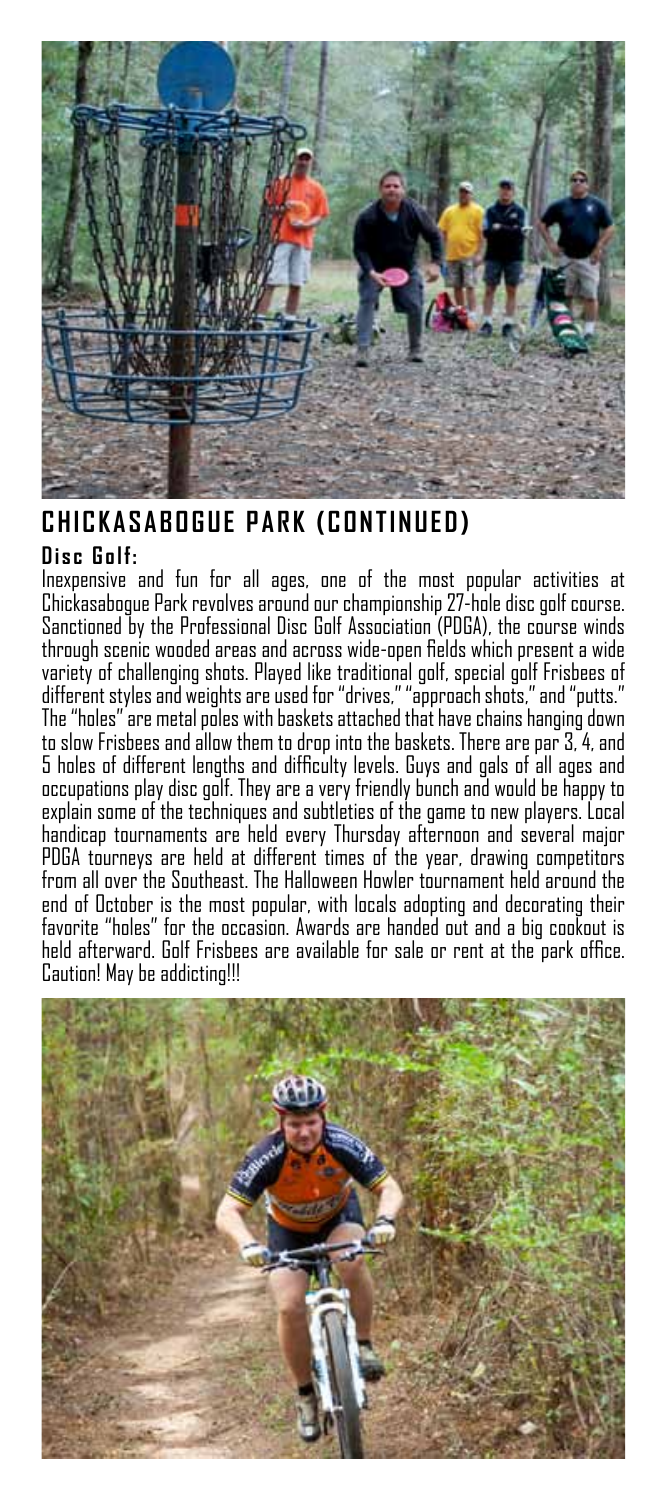## **W EST MOBILE PARK**

#### **L ocation:**

2275 Leroy Stevens Road (The park is located on 66 acres of land in West Mobile County.) Mobile, AL 36695 **(251) 574-7275**

#### **Services:**

West Mobile Park offers eight, lighted ball fields for youth and adult leagues and tournaments. Leagues include girls' softball/fast pitch for ages 5 thru 16; as well as men's, ladies, co-ed, and church softball leagues. All softball fields are lighted. There is also a lighted football field for youth league play. Cheerleading and youth soccer programs also are available. Other amenities include: picnic tables, a small playground, restrooms and concession areas.



#### **Fees:**

Softball fees for adult leagues range from \$185 to \$360, and are subject to change.

#### **Park Registration:**

\*Register electronically by e-mailing Park Manager Terri Mosley at tmosley@mobilecounty.net.

Spring registration is held in January/February for a 10-week softball season. The season begins in mid-March. Summer registration is held in June for a 5-week softball season. The summer season begins in mid-July. Fall registration is held in August for a 7-week softball season. The fall season begins in mid-September.

#### **Rules:**

League and park rules must be followed.

**Contact:**For further information email: tmosley@mobilecounty.net

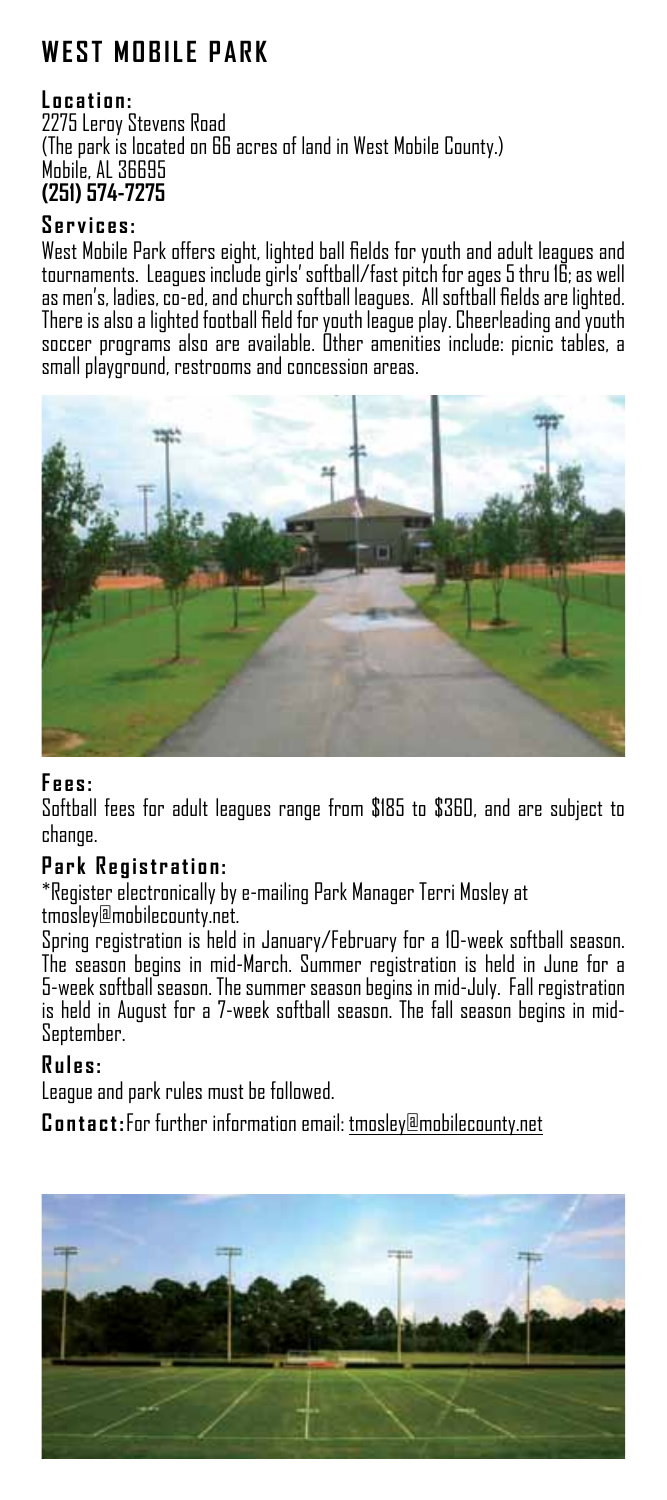

### **Agri-Ed Pavilion**

#### **L ocation:**

1070 Schillinger Road Mobile, AL 36695 (Behind the Jon Archer Agricultural Center) **(251) 574-2267**

#### **Fees:**

\$350 per day (Fees are subject to change.)

#### **Services:**

- <sup>n</sup> Covered multi-purpose arena
- Seats 500-700 people
- Rustic surroundings
- Adjacent wetland area

#### **Rules:**

- $\blacksquare$  All persons or groups renting the facility must provide \$1 million liability insurance which has Mobile County as an additional insured.
- No alcohol is allowed
- $\blacksquare$  No dogs allowed at horse shows
- No laser pointers
- $\blacksquare$  No fireworks

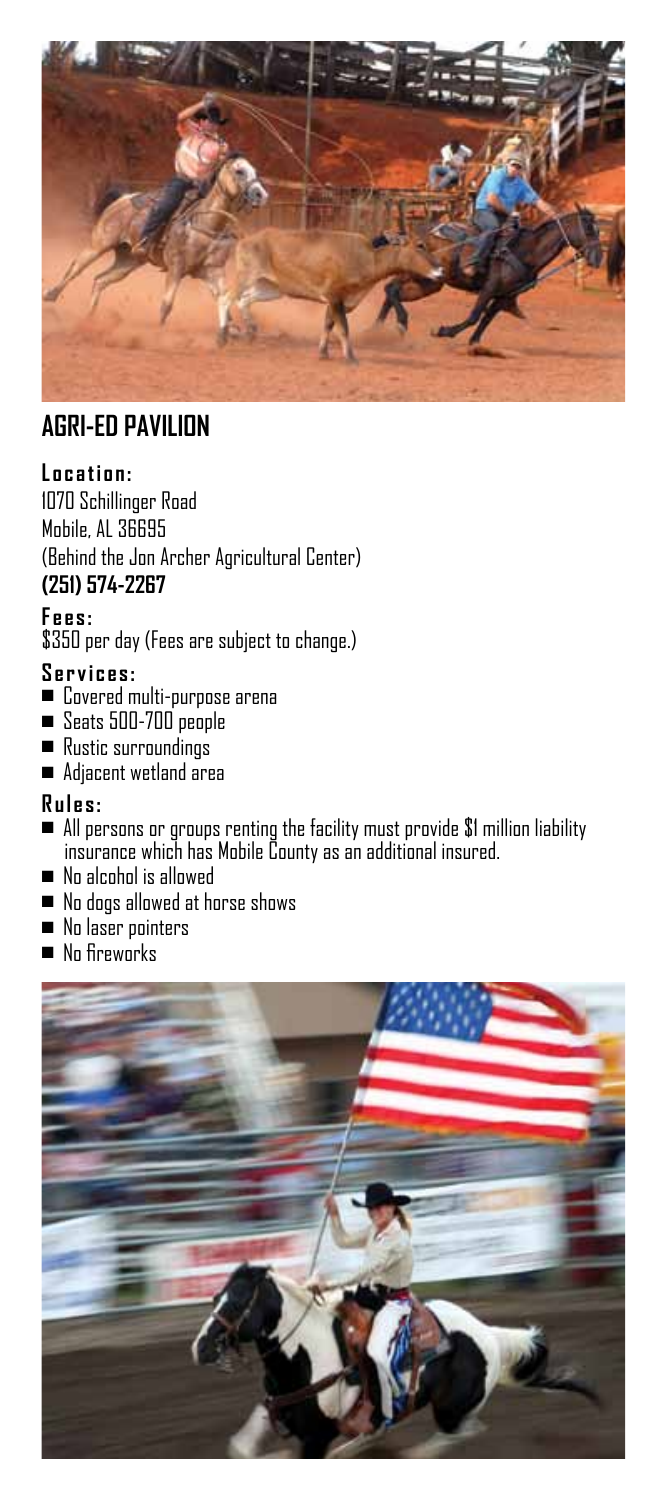

### **BAYFRONT PARK**

#### **L ocation:**

15961 Dauphin Island Pkwy Coden, AL 36523

#### **(251) 873-4321**

Contact Parks Manager Bruce Brumfield for more information.

#### **Attractions:**

- $\blacksquare$  Wind Surfing
- Bird Watching
- Wetland Nature Habitat
- Picnicking
- <sup>n</sup> Fishing
- **Playground Area**

#### **Description:**

A bird lover's paradise, this park is listed on the Alabama Coastal Birding Trail. It is located in the Alabama Port community about a mile north of the Dauphin Island Bridge. Many species of local and migratory birds visit this park in the spring and fall to take advantage of its fresh water and to shelter themselves among the trees and reeds. Pelicans are ever-present, soaring on the wind-wave formed as bay breezes blow up against and over dense stands of pines. Herons, egrets, osprey, gulls, and terns stalk the shoreline while bluebirds, killdeer, red-wing blackbirds, woodpeckers, kingfishers, and other locals live among the reeds, trees, and artificial nesting boxes.

Playground equipment and covered picnic tables with grills are available for family fun. The area is also very popular with windsurfers and people wading for crabs, mullet, and flounder. Others just enjoy the relaxation that comes from sitting and staring out over the bay watching ocean-going ships and barges as they make their way up and down the ship channel.

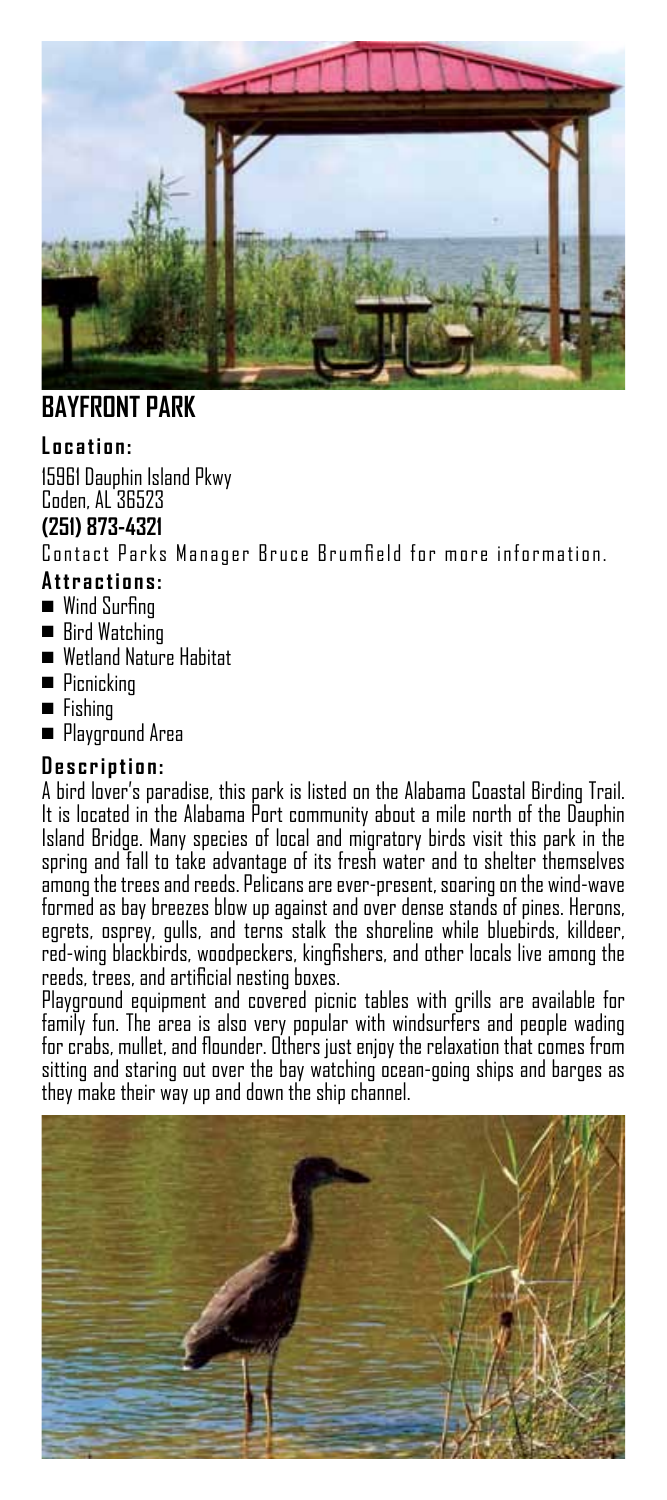

### **River delta marina & campground**

#### **Location:**

2350 Dead Lake Marina Road Creola, AL 36525 **(251) 574-2266** 

For more information, email smims@mobilecounty.net

#### **Overview:**

The River Delta Marina offers access to the pristine ecosystem of the Mobile-Tensaw Delta. Located in Creola, it was purchased by the Mobile County Commission with \$1 million in Coastal Impact grant funds and extensively upgraded in early 2012. Facilities and features include RV and tent camping, cabin rentals, playground, bath house, laundry, lake fishing, river fishing, launch ramp, covered boat slip rentals, houseboat dockage, bait and tackle, limited groceries and canoe rentals. It also provides an in-ground pool for campers. Reservations and information may be obtained by phone at (251) 574-2266.

#### **Directions:**

Take exit 22 off of I-65 (Creola exit) and follow the signs to the marina at the end of Dead Lake Road.

#### **Camping:**

The campground offers full hook-up RV sites, tent sites, and cabins. The swimming pool, playground, and a lake stocked with bluegill and bass is available for campers only use. There is also a laundry and bathhouse centrally located within the campground. Free use of the boat launch is included for registered campers.

#### **Campground Rates:**

Reservations are being accepted for RV and tent camping, cabin rentals, houseboats, and in-water boat slips. Special monthly rates are available for RVs and houseboats. Bait and tackle as well as limited groceries and supplies are available at the marina store. You may call the marina at (251) 574-2266 from 6 a.m. until 4 p.m. for reservations or additional information.

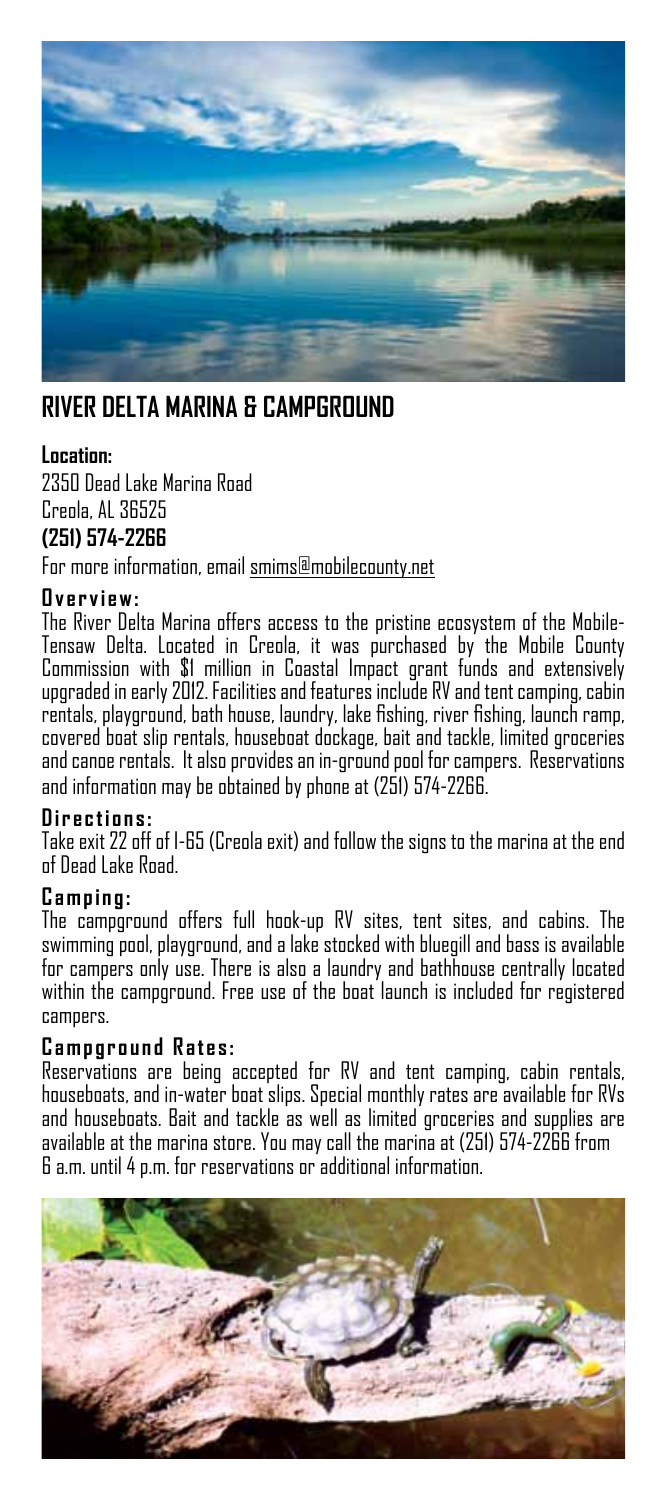#### **Fishing/Hunting:**

Most of the activities at the marina center around the excellent fishing available in Dead Lake and the adjacent Mobile/Tensaw Delta. Bass, bluegill, crappie, catfish, and striped bass are the most sought after species in the upper delta, while saltwater fish such as flounder, speckled trout, white trout, redfish, drum, and sheepshead can be caught in the lower delta and Mobile Bay. The Marina property borders the 50,000+ acres of the Mobile/Tensaw wildlife management area recently acquired by the state. Excellent hunting exists there for such game animals as deer, ducks, turkey, rabbit, raccoon, and squirrel. Wild hogs are abundant in the area and many people hunt them with dogs or by stalking. A game area permit, available from the courthouse or the Alabama Department of Conservation and Natural Resources as well as the River Delta Ranger Stations, is required in addition to a regular hunting license.

#### **Boating:**

Hundreds of miles of historic rivers, creeks and bayous await your exploration, with ancient Indian mounds looming out of the dense forest. Skiing, wake boarding and other water sport activities are popular on the larger rivers. The rivers also have sand bars that are a good place to stretch your legs or have a picnic with family or friends. Nature lovers can launch their own personal canoes to sneak up on wary animals and view rare and beautiful birds such as osprey, pileated woodpeckers, wood ducks, and even an occasional majestic bald eagle. Alligators are a common sight in remote areas and are fascinating to watch as they glide silently along, submerging and surfacing like living submarines. Also, small john boats can be rented for fishing at a cost of \$20 daily. Swimming is not recommended in these places!!! (Fees are subject to change.)



#### **Dockage** :

Boat slips for small boats are available for rent at the lowest prices you will find anywhere, \$20 in most cases, while accommodations for any size houseboat or cruiser may be arranged to dock overnight or stay on a monthly basis. Security guards are on duty from 4 p.m. to 6 a.m. a day to watch over the boat docks and the campground area. (Fees are subject to change.)

#### **T he Future:**

The marina has recently become a stop on the statewide Bartram Canoe Trail which will soon have floating camping platforms along its path so that canoeists can travel the entire length of the state along its waterways. We are very excited about the enormous potential for new outdoor recreation opportunities that the acquisition of the marina has opened up. Alabama is blessed with the second highest diversity of plants and animals in the entire nation. Give us a call, or better yet, give us a visit, and experience for yourself what the wilder side of our great and beautiful state has to offer.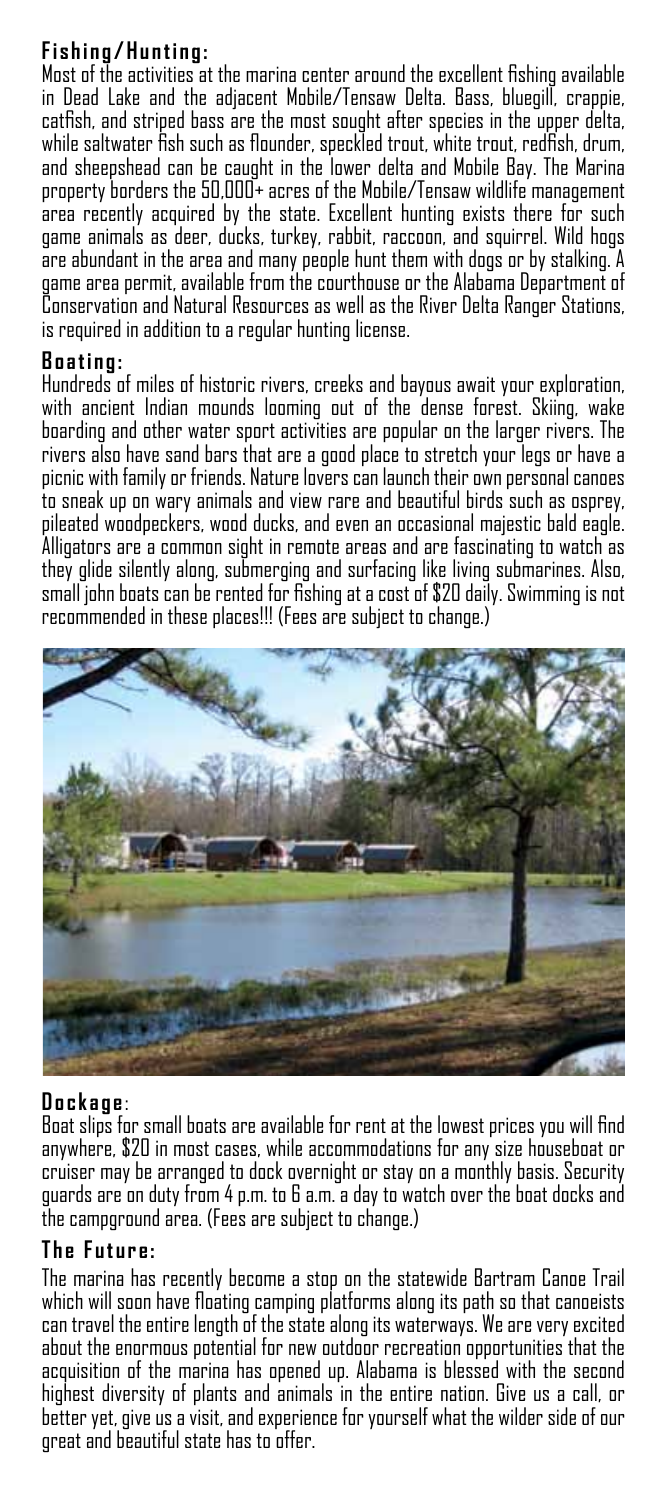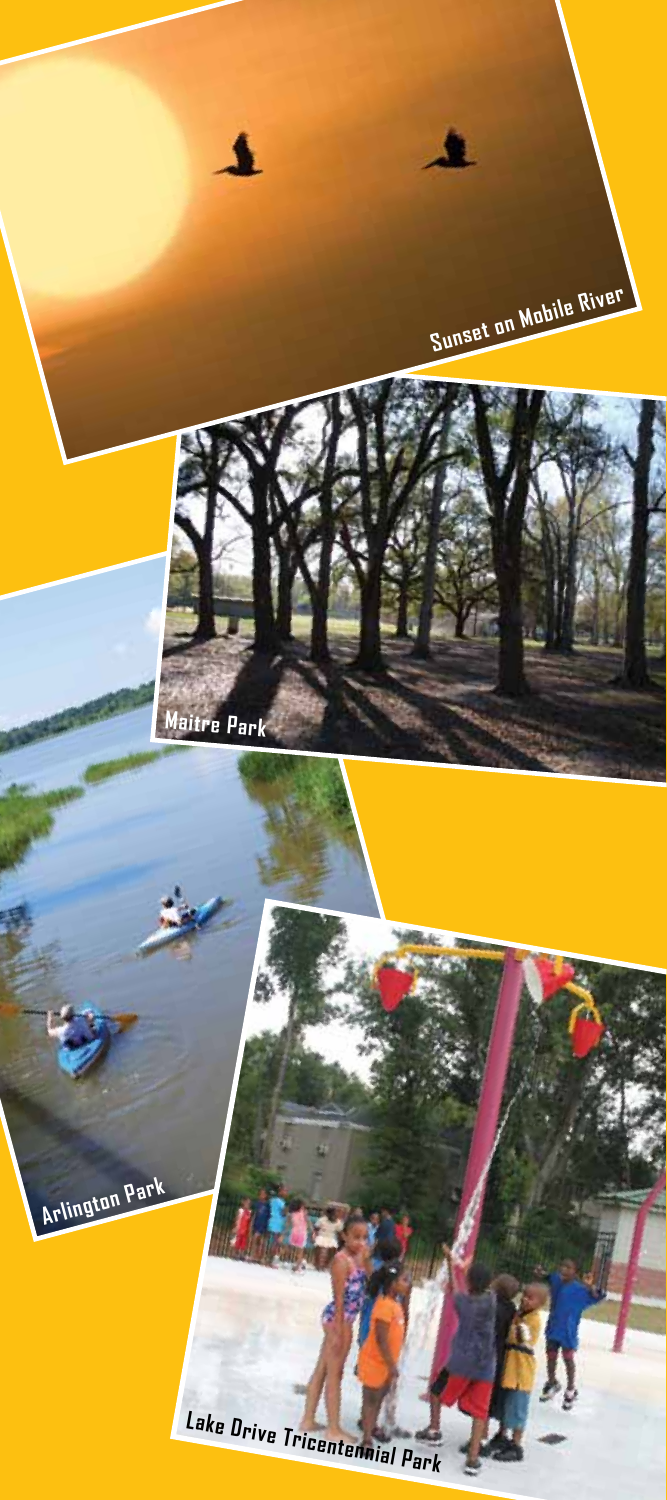# **Towns & Cities**



**Bayou La Batre - Chickasaw - Citronelle Creola - Dauphin Island - Mt. Vernon - Prichard Saraland - Satsuma - Semmes - Mobile**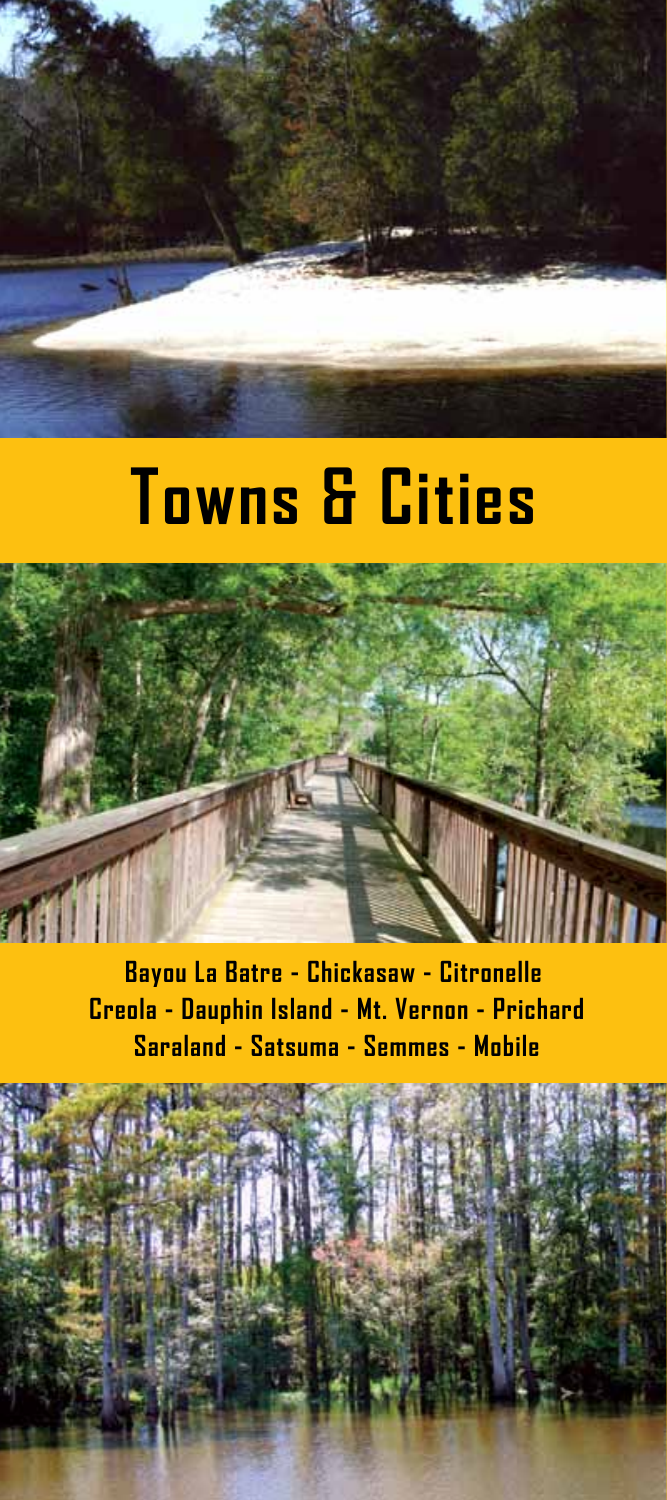# **City of Bayou La Batre**

For more information, call Bayou La Batre City Hall at (251) 824-2171

Zirlott Park · 12755 Padgett Switch Road · Irvington, AL 36544

- $\blacksquare$  Baseball fields
- **n** Football fields
- Softball fields
- **n** Concession Stand

Bosarge Park · 14020 Railroad Street · Bayou La Batre, AL 36509

- **Playground equipment**
- $\blacksquare$  Covered gazebos with picnic benches.

John Thomas Park · 8420 E. Alba Street · Bayou La Batre, AL 36509 **Playground equipment.** 

Leroy Cain Park · 8331 E. Rabby Street · Bayou La Batre, AL 36509

Baseball field

Maritime Park · 13765 S. Wintzell Avenue · Bayou La Batre, AL 36509

- <sup>n</sup>Splash pad
- Benches.

Ralston Park · 7880 Coden Belt Road · Coden, AL 36523

- Playground equipment
- $\blacksquare$  Covered gazebos with picnic benches
- Large walking path
- Fishing pier

Lightning Point (City Docks) · Bayou La Batre, AL 36509 14945 City Docks Road

- $\blacksquare$  Fishing
- Fishing piers
- $\blacksquare$  Boat docks
- A wonderful view of the Gulf of Mexico

Bird Sanctuary

Located just past 9450 Little River Road Bayou La Batre, AL 36509

 $\blacksquare$  A pedestal/billboard recognizes native birds of the site



Bayou La Batre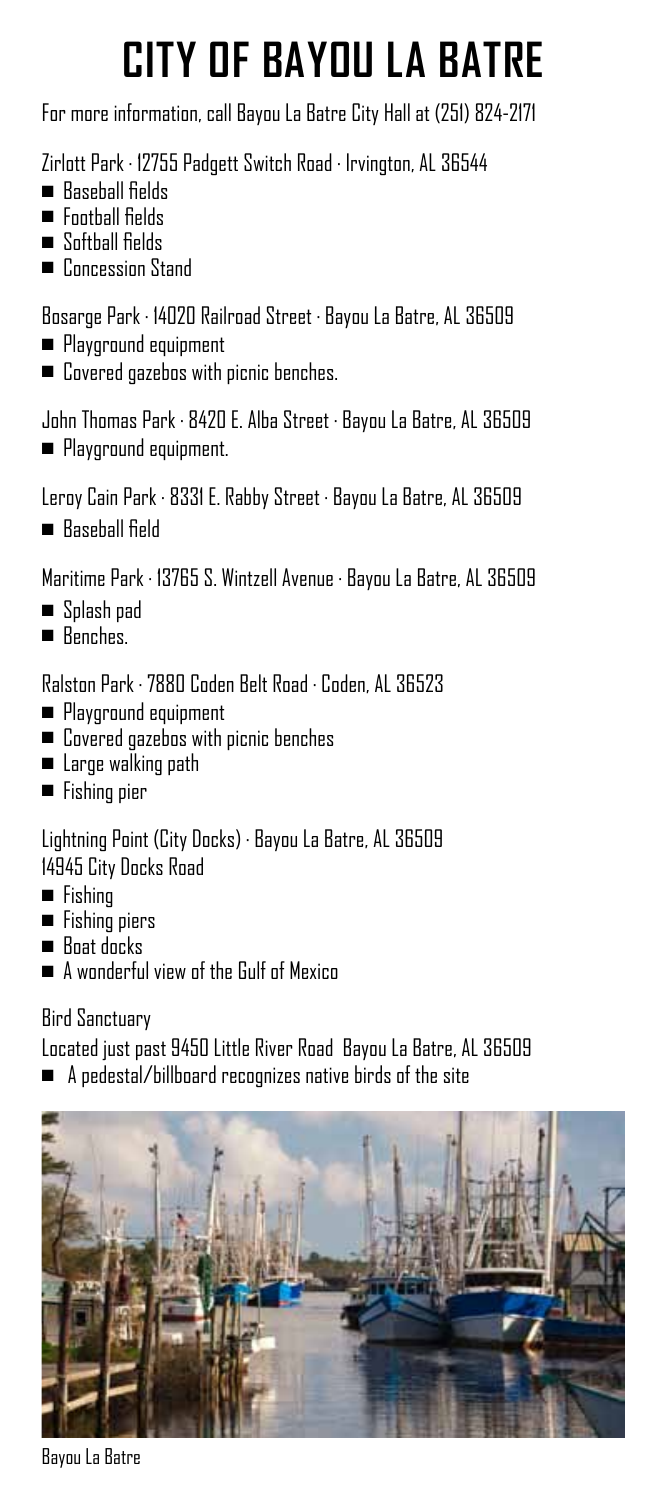# **City of Chickasaw**

For more information contact: Kathy Couey, Recreation Superintendent, at (251) 452-6467

#### Chickasaw Pool/Wading Pool

- $\blacksquare$  L-shaped 25 yard distance
- Two 1-meter diving boards
- <sup>n</sup>Full concession/shower room
- Open 12 p.m. to 6 p.m., Monday-Saturday (Seasonal)
- $\blacksquare$  \$1.50 per person admission to pool
- Senior adults and youth scheduled events
- $\blacksquare$  Chickasaw residents and their guests only

#### Mauvilla Park

- **n** One ball diamond (215 feet)
- $\blacksquare$  Tennis courts
- **n** Outdoor basketball court

### John Dotson Park

- <sup>n</sup>Two ball diamonds/football field
- **Nouth League**
- **n** Annual Events

### Brooks Park & Marina

- Boat Launching: \$4
- $\blacksquare$  Shore Fishing: \$2
- $\blacksquare$  Chickasaw senior adults can register for free boat launch passes at Chickasaw City Hall

Chickasaw Disc Golf Course

- $\blacksquare$  Located at the Civic Center area on the corner of Grant and Court streets
- $\blacksquare$  18 baskets on the well-kept grounds
- $\blacksquare$  Cost: FREE
- $\blacksquare$  Charity tournaments scheduled each year

### Amphitheatre

**n** Dutdoor seating for 100

### Civic Center

- Tennis courts
- Baskethall
- Full kitchen
- $\blacksquare$  Large meeting room 75 seating capacity
- n Small meeting room 25-35 seating capacity

\*Chickasaw residents only

(Fees are subject to change.)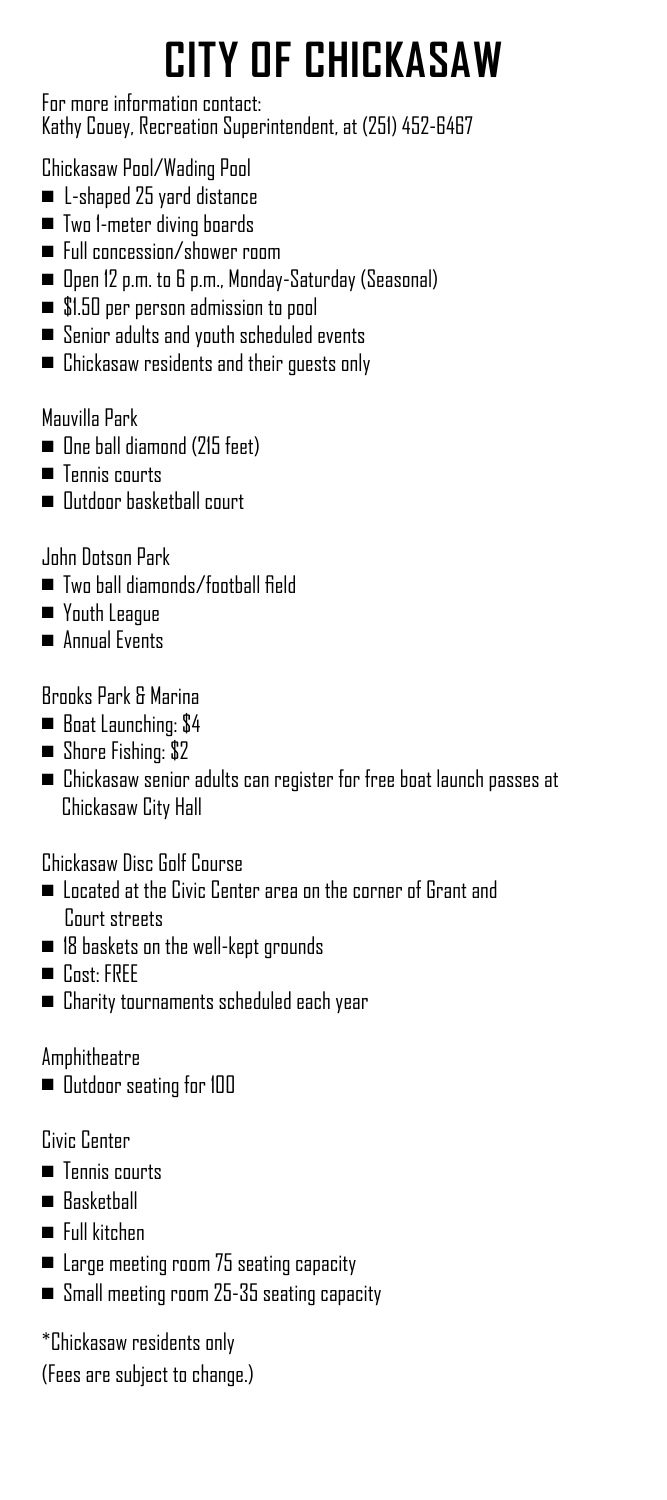# **CITY OF CITRONELLE**

For information, call Citronelle City Hall at (251) 866-7973 \*Although rental prices are listed at www.cityofcitronelle.com, they are subject to change without notice.

Citronelle Recreation Center · 8200 E. State Street <sup>n</sup>Playground, Tennis courts, Basketball court, Indoor facility

Davis Park Meeting Center · 19730 School Street  $\blacksquare$  Field for Baseball/Softball/Tee-ball play, Meeting facility

Clayton Park · 17800 Municipal Park Drive

- Baseball Complex, also rented for tournaments
- <sup>n</sup>Small playground area

Amphitheater & Municipal Picnic Area · 17850 Municipal Park Drive  $\blacksquare$  Picnic tables, Pavilions with brick grills

Golf Course Club House · 18350 Lakeview Drive

**n** Meeting facility

Citronelle RV Park & Lake · 17850 Municipal Park Drive (251) 866-9647

n Lake, fishing, boating (no gasoline engines), pedal boat rentals, beach, swimming, pavilion, 18-hole golf course, disc golf, paved roads, large sites, nature trails, tenting available. The RV Park offers a 15% discount to campers registering as a group of 15 or more with a 3-day minimum; Fishing and Boat Launch permits can be purchased at City Hall or at the Golf Course Pro Shop.

Mill Creek Golf Course · 17850 Municipal Park Drive (251) 866-7881 Call for pricing details and special discounts.

# **City of Creola**

For more information, contact Creola Town Hall: (251) 675-8142

Municipal Park (baseball, football, soccer, community events) Old Hwy 43 (North End)

■ Baseball, Football, Soccer, Community events

Gunnison Park Old Hwy 43 (South End) n Fishing, Picnic table, Grills, Pavilion, Canoeing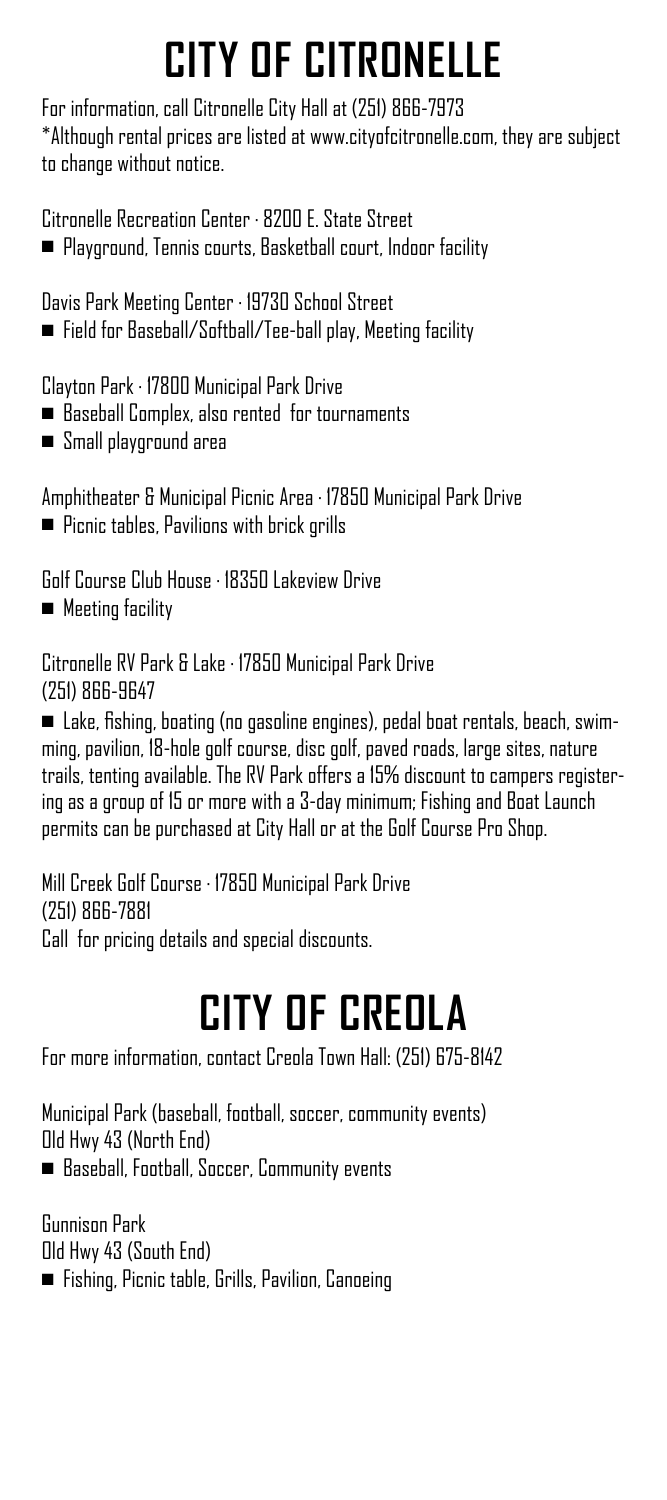# **Town of Dauphin Island**

Designated as a Bird Sanctuary with recreational opportunities galore, Dauphin Island is a 14-mile long barrier island community approximately 30 miles south of Mobile. Our island community consists of a population of 1,250 fulltime residents. However, as most coastal communities along the Gulf Coast, Dauphin Island has a sizeable non-resident property owner population and tourists visit our community in large numbers, especially during the summer season. In addition, the island provides a variety of recreational opportunities for thousands of "day trippers" on a regular basis from those individuals living within one- to two-hour drives. Dauphin Island is a family friendly community that prides itself on having no traffic lights…a quiet, eco-friendly paradise where people come to "feed their souls".

Take a drive to the east end of the Island and you will find Alonzo Landing (Billy Goat Hole). Located there is a fishing pier and boat launch open to the public. Also a concession stand with food and beverages and to the right of this stand is the Mobile Bay Ferry Landing. Be sure to catch the Dauphin Island shuttle service for easy access to beautiful Dauphin Island points of interests.

Salt Creek Park playground provides young children with a safe and enjoyable environment to play, exercise and spend time with the family. The site is conveniently located along the 7-mile long Taylor Harper Hiking and Biking Trail with a salt water creek adjoining the park and less than a block from the Town's skateboard park. The park is a favorite spot for families with young children, whether island residents or visitors alike. In addition to the playground equipment, the property offers ample space for other activities such as running,



Dauphin Island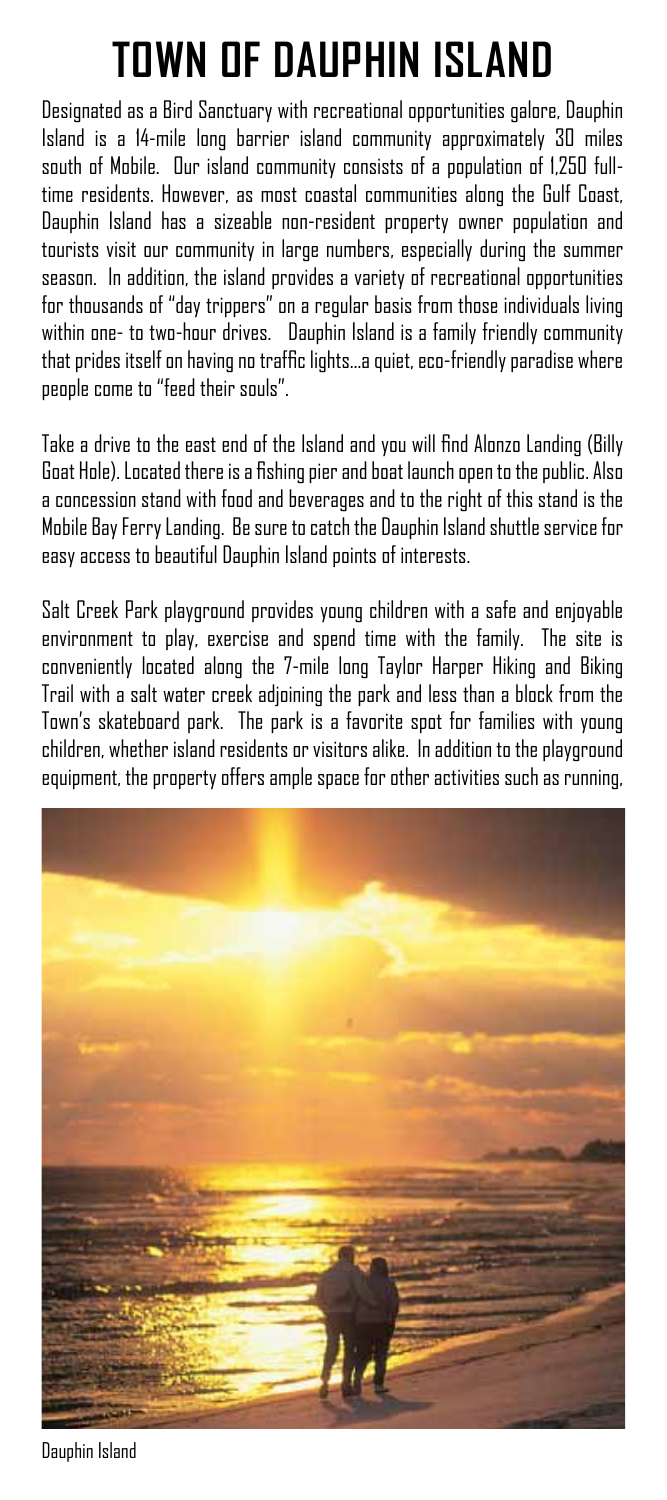playing ball or throwing a Frisbee. New swings and climbing equipment have just been installed. This enhances the enjoyment of all people who frequent the park including the hikers and bikers that frequently use the gazebo in the park as a shady rest stop.

The Town of Dauphin Island built state-of-the-art Quarles Skate Park for skateboard and rollerblade enthusiasts. The park is fenced and allows for jumps, ramps and all the activities that skateboarders love. The park is owned by the Town and is open to the public from dawn to dusk. The bright primary color of the equipment that is installed is eye catching and draws observers to enjoy the benches and shade that are also provided. The park is used by all ages, from the youngest boarders to the oldest. Many visitors have added their skateboards to their normal beach-going equipment and, when not at the beach, enjoy the skate park.

Pryor Park is maintained by the Town and located at the southwest corner of Narvaez Street and Chaumont Avenue, on the northwest side of the Island. It is a small park located in a residential neighborhood with waterfront views of Aloe Bay and the Dauphin Island Bridge. It has natural landscaping with several benches for relaxation and bird-watching.

Green Park is located on the northwest corner of Lemoyne Drive and Cadillac Avenue and is maintained by the Town of Dauphin Island. The natural landscape and open space of the park provides a relaxing atmosphere for residents and tourists to enjoy the outdoors year round. The park has many large oak trees that provide a beautiful setting for bird-watching and plenty of shade for social gatherings. The park's amenities include a gazebo, park benches, picnic tables, and several porch swings that hang from the large oak trees. The park abuts the central business district and provides merchants, residents, and tourists with a place to have lunch or spend leisure time. The park is also adjacent to a residential neighborhood to the west providing these families with walkable access to recreational space.

Located at the very west end of Dauphin Island, West End Beach Park offers many amenities to visitors and residents alike and is owned and operated by the Town of Dauphin Island. The beach has wonderful views of the Gulf, powdery white sand, palm trees, and all the amenities that one needs for a fun day at the beach. The park is fronted on the south by the Gulf of Mexico and the north by the Mississippi Sound and has parking for 200 vehicles. The park is open from 10 a.m. to 6 p.m. daily, May 1 through September 30. Vendors in the park offer a wide variety of beach activities and services including lifeguards, beach chair and umbrella rentals, water slide, snow cones, beach supplies including knee and boogie boards, floats, sand toys, suntan lotion, hats, baby furniture, volleyball net, mopeds and food and alcohol sales. At the end of the day, you can have a cocktail from the bar and listen to music (when scheduled) while you watch one of the island's fabulous sunsets. To plan a wedding or special event, contact the Dauphin Island Town Hall (251) 861-5525. There is a nominal entrance and parking fee. No pets, no outside alcohol, no glass containers or grills are allowed.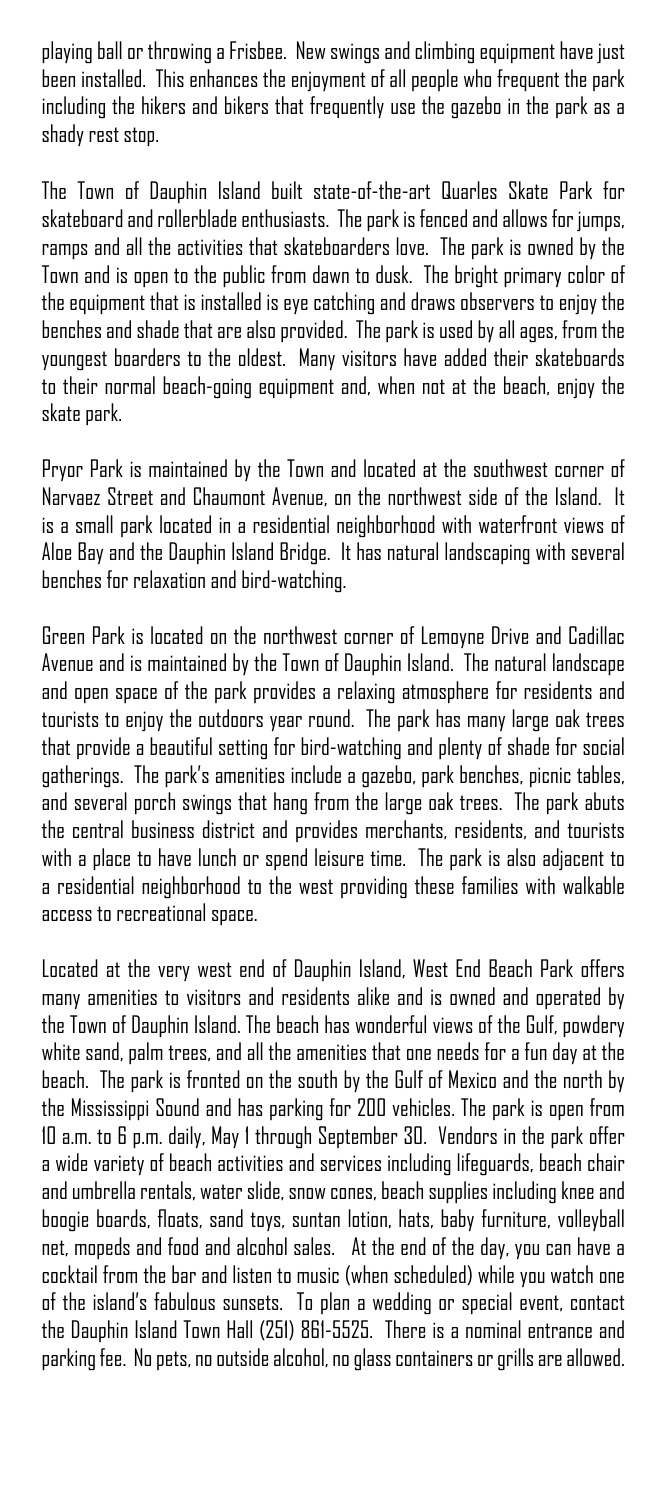

Audubon Bird Sanctuary

The Dauphin Island Public Beach, located at 1551 Bienville Boulevard, is owned and maintained by the Park and Beach Board. This is the most visited beach on Dauphin Island. The beach has beautiful white sands and is great for swimming. Due to recent storms, the beach has extended farther into the gulf and now adjoins Sand Island which, prior to 2008, was only accessible by boat. Park amenities include large pavilions, restrooms, a playground, and picnic tables. Vendors supply a variety of amenities to beach going visitors. Recently, the Park and Beach Board has made significant updates to the parking area and around 300 parking spaces are available. There is a nominal entrance fee to the park. Currently, the 850-foot fishing pier is landlocked. However, it has been modified to provide sightseeing and picnicking opportunities.

Historic Fort Gaines is owned and maintained by the Dauphin Island Park and Beach Board. Fort Gaines, located at 51 Bienville Boulevard, was established in 1821 to protect the entrance into Mobile Bay. Construction of the Fort was not completed until the beginning of the Civil War. The structure was based on a European design dating back to the Renaissance era. The exterior walls are over 22 feet tall and form an uneven pentagon. The Fort played an integral role in the Battle of Mobile Bay. The well-preserved ramparts of Fort Gaines have guarded the entrance to Mobile Bay for more than 150 years. The Fort is an excellent example of 19th century brick seacoast fortifications in the eastern United States. Now a fascinating historic site, the Fort stands at the eastern tip of Dauphin Island where it commands panoramic views of the bay and the Gulf of Mexico. The Fort was recently designated as one of the eleven most endangered historic sites in America due to on-going shoreline erosion. The Fort showcases the original tunnels, bastions, blacksmith, bakery, and kitchen. The Fort has a comprehensive museum, exhibit halls, and a gift shop. Fort Gaines also hosts a variety of special event weekends which include Civil War reenactments, a living history of colonial life, and the Renaissance era.

Indian Shell Mound Park, a prehistoric monument built by early native Indians, is located at North Iberville Drive.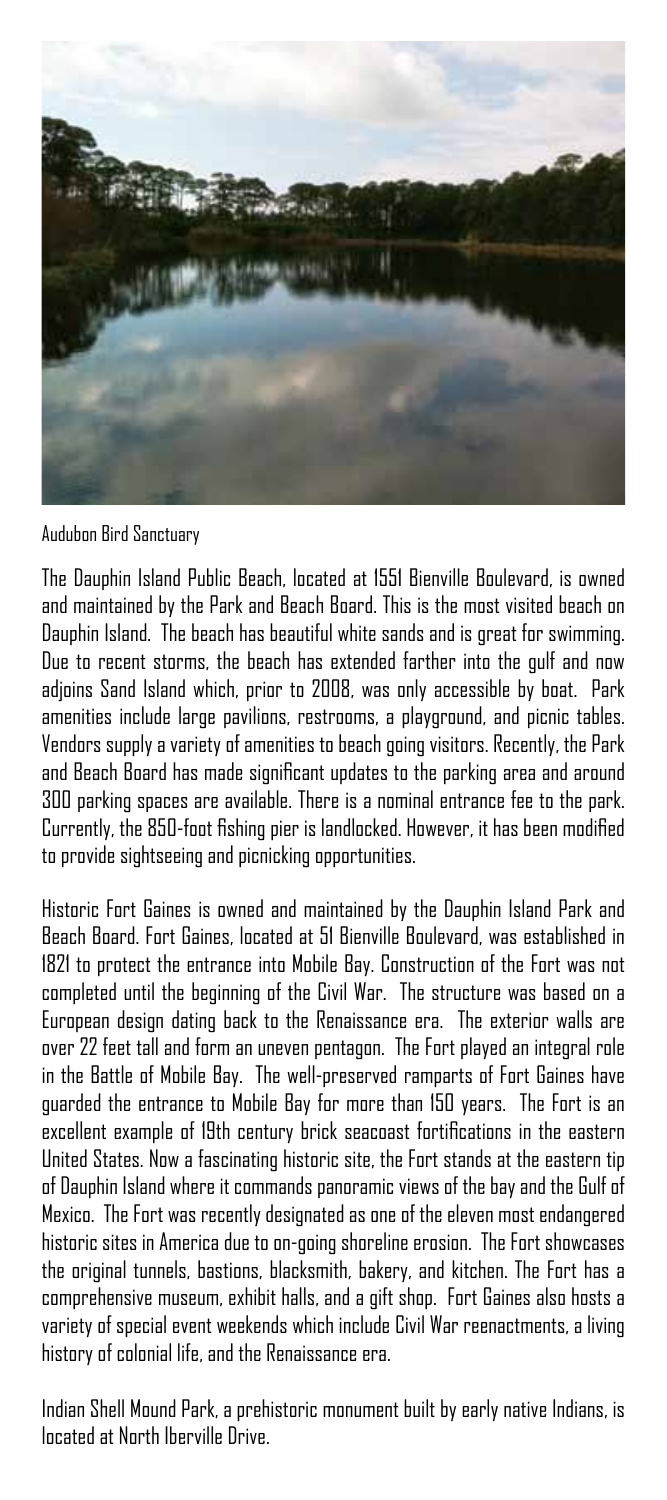The Audubon Bird Sanctuary, located at 213 Bienville Boulevard, is owned and maintained by the Dauphin Island Park and Beach Board and is located on the southeast side of the Island on Bienville Boulevard. It provides the largest segment of protected maritime forest on the Island. The park consists of 164 acres of trails through various types of habitats. These habitats include the freshwater Gaillard Lake, Tupelo Swamp, a pine savanna, a beach and dune system, and hardwood clearings. The dominant trees in the maritime forest include longleaf and slash pine, southern magnolia, live oak, and tupelo gum. A transition zone of white sand dunes covered in sea oats separates the beach from the forest. Gaillard Lake is approximately 4.5 acres in size and is the home to several wildlife species, including alligators. A half-mile nature interpretive trail takes visitors through all of the habitats found in the sanctuary. Interpretive signage provides visitors a wealth of information on different aspects of the sanctuary, i.e. animals, plants, birds, beaches, etc. There are also several piers, observation decks and benches scattered throughout the Sanctuary, along with some handicap accessible boardwalks. This park has been named one of the top locations in North America to view bird and butterfly migrations by Wild Bird magazine, the National Audubon Society and the Alabama Ornithological Society. The Sanctuary is part of the Alabama Coastal Birding Trail and the Alabama Coastal Connection.

The Dauphin Island Campground, located at 109 Bienville Boulevard, is owned and maintained by the Dauphin Island Park and Beach Board and it is located at 109 Bienville Boulevard on the southeast side of the Island. It is in close walking distance to the Dauphin Island Ferry, Magnolia Park, the Sea Lab and its estuarium, Fort Gaines, and the Audubon Bird Sanctuary. The campground has water views of the bay at Ferry Landing and of Little Dauphin Island. The campground has beach access to the Gulf via tree-lined paths to snow-white sandy beaches. There are 150 camp sites which include power and water and 85 of those sites include sewer. There is a bathhouse with showers, washers, and dryers. The campground also has WiFi, a store, group pavilion with a barbecue grill, walking trails into the Audubon Bird Sanctuary, a boardwalk to a secluded beach, bicycle rentals, playground, badminton, volleyball, shuffleboard, and horseshoes. The free boat launches are only a short walk from the campground.

The East End Landing, located at 51 Bienville Boulevard, is owned and maintained by the Dauphin Island Park and Beach Board and is located on Bienville Boulevard across from historic Fort Gaines, on the east end of the Island. Adjacent to Fort Gaines on the southeast, this beach provides wonderful views of Fort Gaines, Mobile Bay Channel, Fort Morgan across the Bay, and on a clear day, the Sand Island lighthouse. The beach consists of powdery white sand, but the coast is rocky and the undertow is very strong. Therefore, swimming at this beach is prohibited. It is a great place for shore fishing and the rocky beach is usually spotted with fishermen. The East End Landing has a public boat landing and offers three boat launches, gazebos, picnic tables and a 250-foot public fishing pier along with a public beach.

Cadillac Square Park, located at 661 Bienville Boulevard, is owned and maintained by the Dauphin Island Park and Beach Board. It is located on East Bienville Boulevard on the southeast side of the Island between Hernando Street and Fort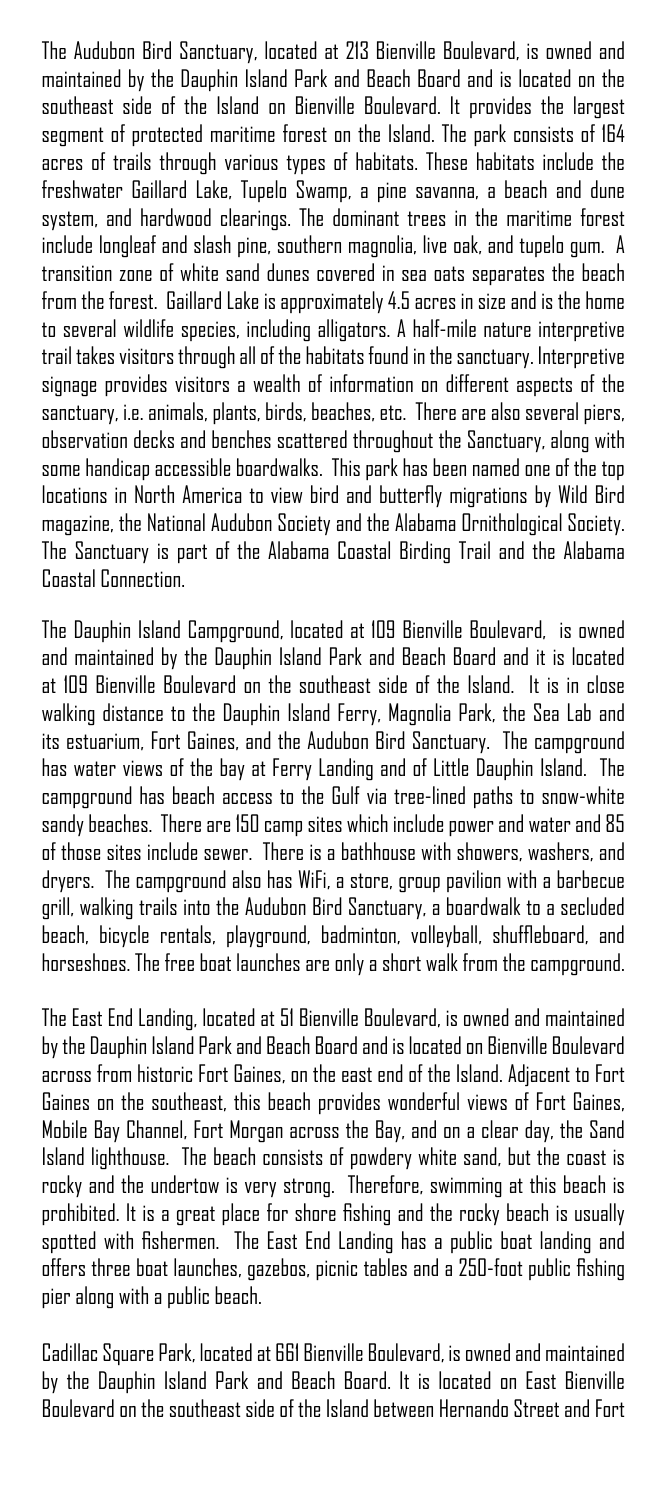Charlotte Avenue. This is a beautiful park rich in local history. The live oak trees throughout this historic site are all that remain of the home of the first governor of Dauphin Island. This Park is used for local festivals, birding, a farmers market and social gatherings. The park has public restrooms and several picnic tables and benches. The Dauphin Island Bike Trail runs along this park.

Aloe Bay Landing, owned and maintained by the Park and Beach Board, is located at 1100 Desoto Avenue. It is a small waterfront park that has a wonderful beach for launching kayaks and canoes. Aloe Bay Landing is located in the central business district and working waterfront. The park is ideal for residents and visitors to watch the shrimp and crab boats. The park has great views of the beautiful sunset over the Dauphin Island Bridge.

Magnolia Park, located at 106 Bienville Boulevard, is owned and maintained by the Park and Beach Board and it is a pedestrian-access only park located between the Mobile Bay Ferry and Fort Gaines on the northeast side of the Island. It is designed to give walk-on passengers from the ferry and bicyclists from the Dauphin Island Bike Trail a place to picnic and relax. It includes picnic tables, benches, and a swing that hangs from a large Magnolia limb. It has great views of Little Dauphin Island and the ferry boat passing through Mobile Bay.

Bayou Heron Park, located at 1608 Cadillac Avenue, is owned and maintained by the Dauphin Island Park and Beach Board and is located on the northwest corner of Penalver Street and Cadillac Avenue on the northwest side of the Island. It is a bayside waterfront park that overlooks the Penalver State Park. It is a great location to view many of the water birds that live on and visit Dauphin Island. The Dauphin Island Bridge is also visible from the park. Amenities include a small handicap accessible fishing pier and several benches and picnic tables are throughout the park.



Dauphin Island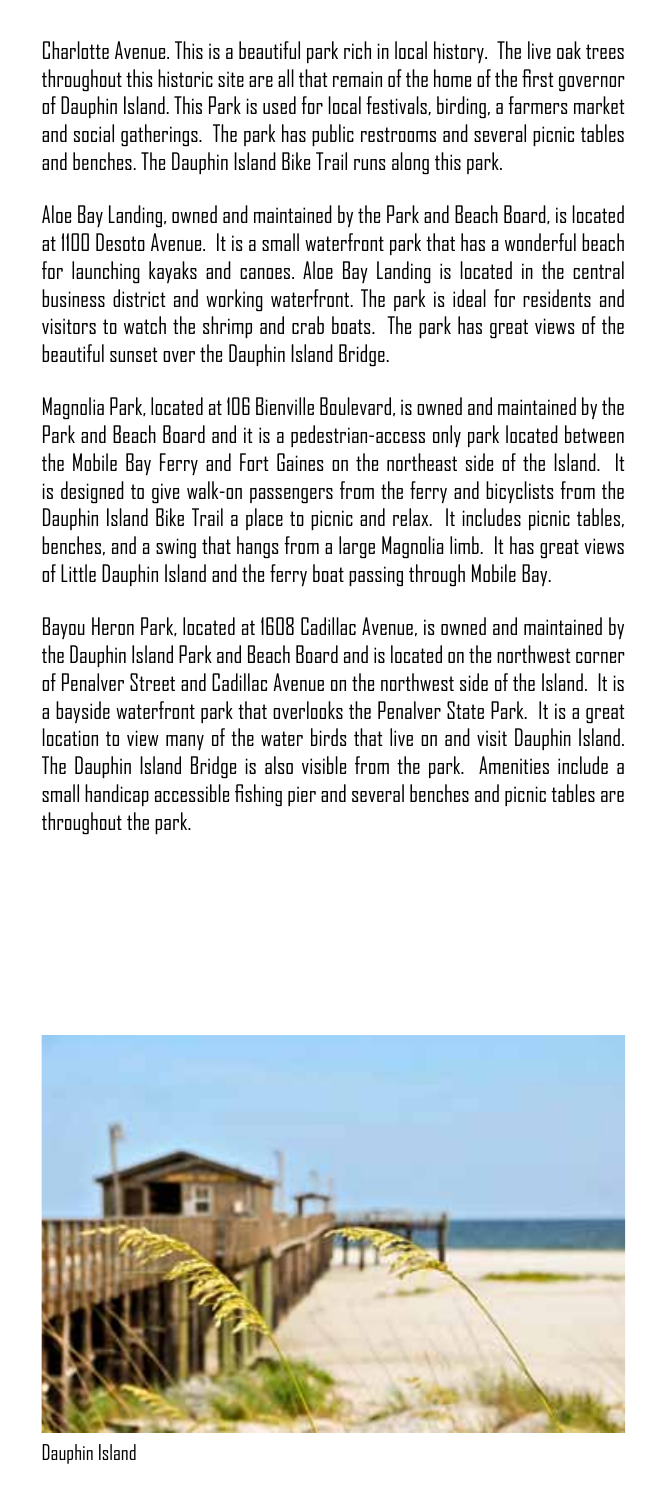# **Town of Mt. Vernon**

For more information contact: Mt. Vernon Town Hall (251) 829-6633

Municipal Park 1565 Boyles Ave ■ Pavilion, Baseball and Football

J.E. Turner Boat Landing/Waterfront Park End of Military Road

Senior citizens meet Monday through Thursday at the Senior Citizens Building (shared with the new library) at 19180 Shepard Lake Road East for lunch and activities from 9 a.m. to 1 p.m. For more information call (251) 829-9696. The center is closed on Fridays, Saturdays and Sundays.

The Community Center located at 19180 Shepard Lake Road East is available for rental for most any occasion. The center is ideal for small meetings, parties and weddings with available seating for 75. It has a small kitchen to accommodate catering and food preparation. For reservations please contact Town Hall at (251) 829-6633.

Civic Center 1230 Magnolia Street Rental, individual

# **CITY OF PRICHARD**

For more information or to make reservations, contact Grenetta Ward, Parks and Recreation Director, by phone (251) 331-4559 or by email at g.ward@thecityofprichard.org.

John Fagerstrom Park 4702 St. Stephens Road

- $\blacksquare$  MYFL Football\*
- **NFL flag football**

Pollard Park 523 W. Clark Avenue

- **n** Tee baseball
- Football
- Raskethall
- **n** Tennis camps
- <sup>n</sup> Picnic areas

Highpoint Park 4331 Highpoint Blvd

- <sup>n</sup> Basketball
- $MYFI$  foothall\*
- **n** Pavilion

Renaissance Park Lovejoy Loop

Snug Harbor Park Swedish Lane

Passive Park Highway 45

Jackson Reading Newton Avenue

Geneva Park Marengo Drive

McDonald Municipal Park Whistler Street

High Pointe Golf Course 4603 Golf Way Drive Eight Mile, AL 36613 (251) 452-6531 Raquel Williams, Manager raquel.williams@cityofprichard.org

\*Mobile Youth Football League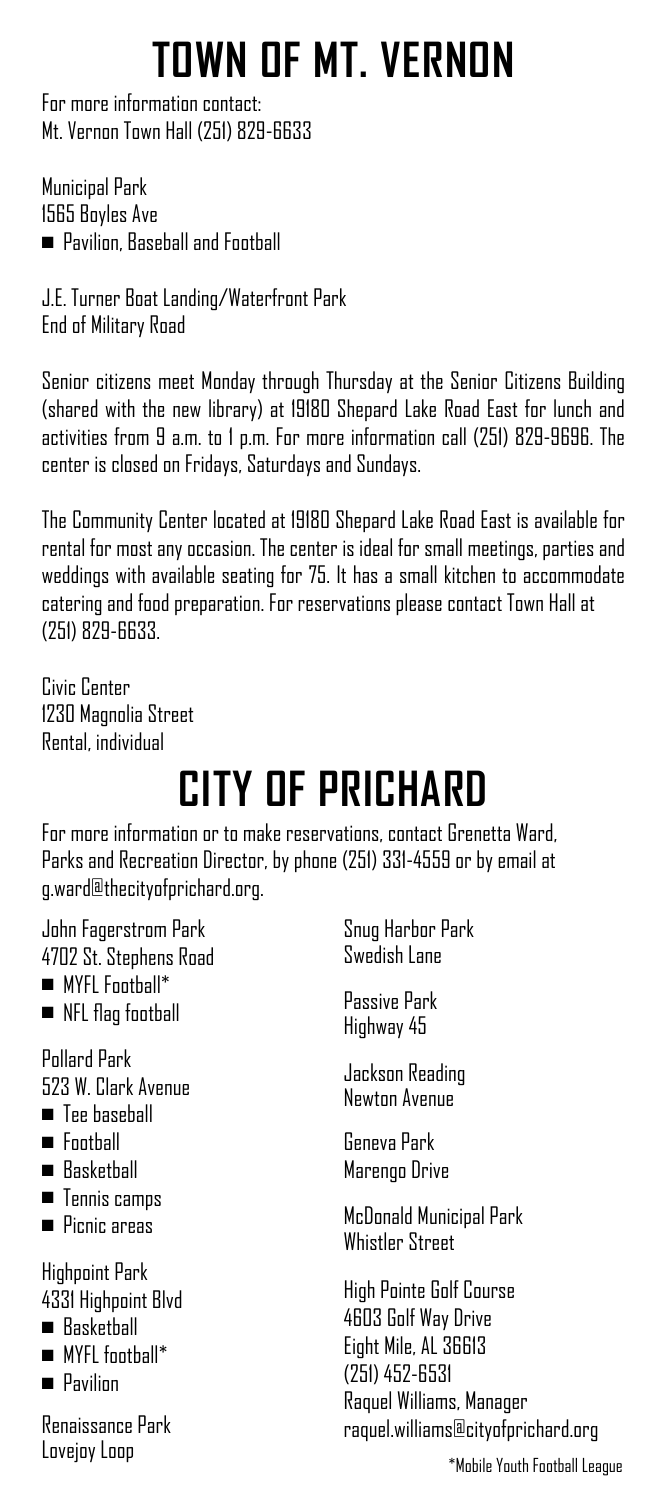# **CITY OF SARALAND**

For more information contact City Hall: (251) 675-5103

Amelia Park, located at 716 Mae Street, consists of four ballfields, a pavilion, playground equipment including swings and a slide, walking path, and restroom facilities. This park is home to the Saraland Dixie Youth Baseball.

Bethel Forest Park is another mini-park with a large open field, playground equipment and a basketball goal for the enjoyment of children in the area. The playground equipment consists of swings, a merry-go-round, and two slides. The park is located at 29 Bethel Forest Avenue.

Dixon Park, located at 249 Shady Oaks Drive, has playground equipment, a basketball court and picnic tables.

Ferry Avenue mini-park, 128 Ferry Ave., has playground equipment and swings in peaceful surroundings. The park was reportedly built by a Boy Scout pursuing the rank of Eagle Scout. The City has maintained the park after completion of the project.

Hertz Park is the newest addition to Saraland's long list of recreational facilities and parks. Hertz Park was created with state-of-the-art playground equipment including a colorful Play System equipped with slides, monkey bars and a rope climb. Hertz Park also has four seesaws, three spring riders, a tire jungle gym, regular swings, tire swings and moving balance bars. Located within the park are several picnic tables and the Jerry Kominek Pavilion donated by the Saraland Lions Club, which is wheel-chair accessible.

The Lillian Avenue mini-park has playground equipment for the local children to enjoy and is located at 309 Lillian Avenue.

Oscar Driver (Neighborhood) Park, also known as Neighborhood Park, consists of four ball diamonds, a restroom facility, concession stand and playground. It is home to the Saraland Girls Softball Association. The park is located on Tavares Drive in the Spanish Trace Subdivision.

Robinette Park has playground equipment and a basketball court. The park is within walking distance of a number of Saraland's residents and is located at 450 Scott Drive.

Rufus Harbin Park has a ballfield, playground equipment, a walking path, basketball courts and restroom facilities. The park is located on Norton Avenue.

Skidmore Park is the location of the city's newest football and baseball fields, a concession stand and field house.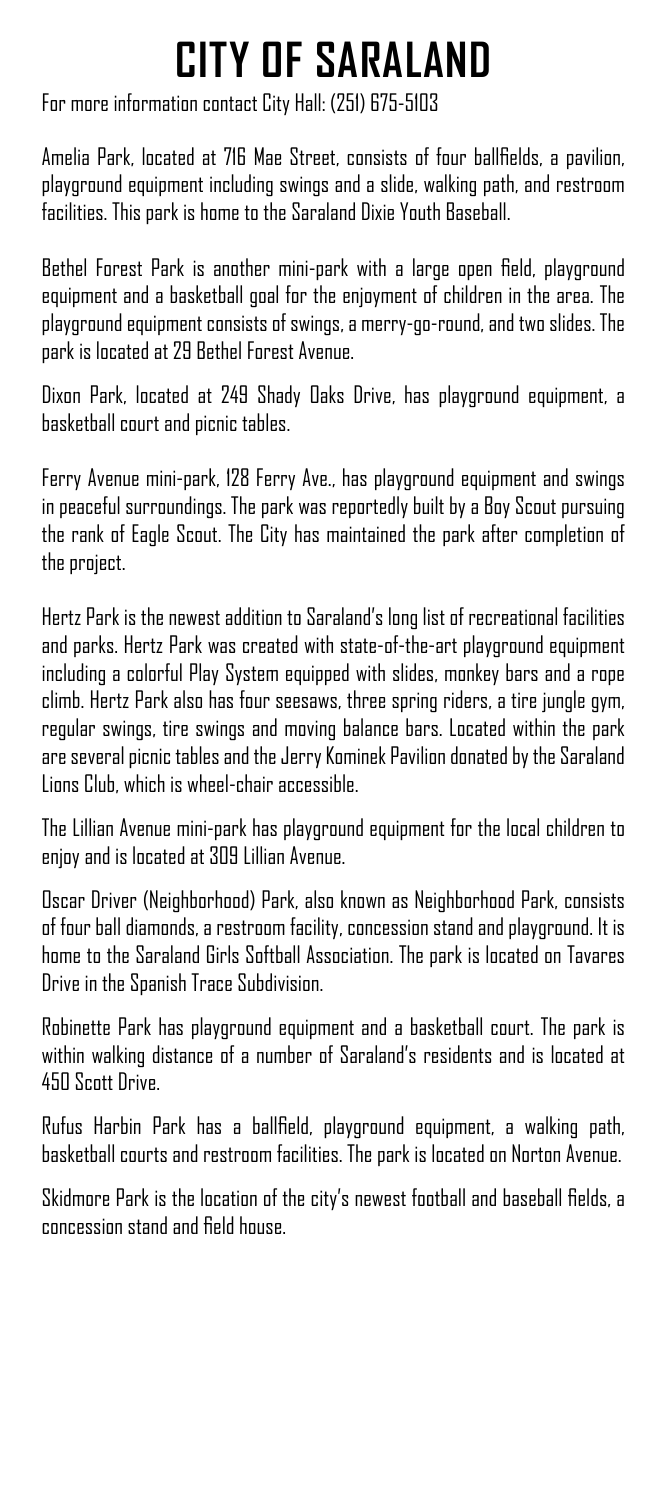# **CITY OF SATSUMA**

Satsuma Steele Creek Lodge is located off Juniper Avenue and sits on the waterfront of Steele Creek. It is a wonderful place for a beautiful wedding or any other party. If you are interested, please contact the Community Center at (251) 679-3199.

Wright Park has playground equipment, tennis courts, and a baseball field. It is a great place for birthday parties. Baldwin Square has a memorial walking path and a gazebo that is a lovely place for weddings. Contact the city clerk to reserve it for a donation of \$50. (Fees are subject to change.)

## **City of Semmes**

Semmes Community Center 10141 Moffett Road Rental: \$25/hour and \$100 clean-up fee (Fees are subject to change.) To rent the facility, call Robin Dixon, Activities Director, at (251) 645-9009

Semmes Park 10000 Blackwell Nursery Road Pavilions, Picnic Areas, Baseball/Softball, Football (251) 649-8679



Semmes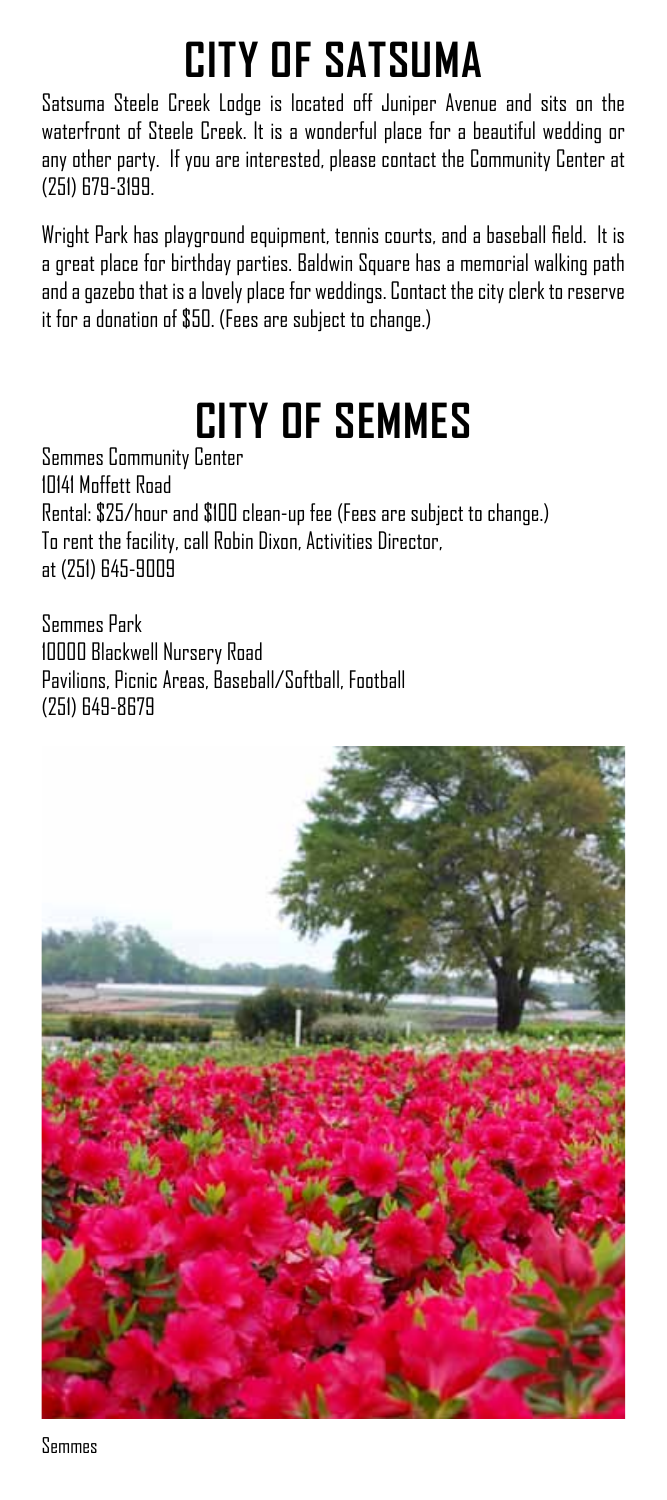**ARI INGTON PARK** 1705 Broad Street WAI KING TRAIL **n** PAVILIONS

AZALEA CITY GOLF COURSE Joe Barbato Drive (251) 208-5150  $\blacksquare$  GOLFING

**BAY SHORE PARK** 3760 Bay Front Road

Battleship Park 2703 Battleship Parkway

BAUMHAUER-RANDLE (DUVAL) PARK 1909 Duval Street (251) 470-7757  $\blacksquare$  FOOTBALL **PICNIC TABLES** 

**n** PLAYGROUND

- SOFTBALL & BASEBALL
- $\blacksquare$  WADING POOL

Bayview Park 700 Cottage Hill Road

Beverly Court 125 Beverly Court

**BIENVILLE SQUARE** 150 Dauphin Street **n** PAVILIONS

BOTANICAL GARDENS Pat Ryan Drive (251) 342-0555 <sup>n</sup>FACILITY **n** PICNIC TABLES WALKING TRAIL

Boykin Park 5850 Carol Plantation Road BASERALL

BRITISH PARK 209 Dearborn Street

BUSH PARK (Boys Club) 714 Rice Street  $\blacksquare$  FOOTBALL  $\blacksquare$  GYM  $\blacksquare$  SOFTBALL & BASEBALL  $\blacksquare$  SWIMMING

CARLEN HOUSE 54 S. Carlen (251) 470-7768  $MUSEUM$ 

CATHEDRAL PLAZA Claiborne Street at Conti Street

CITY MUSEUM 355 Government Street (251) 434-7569

CIVIC CENTER Civic Center Drive (251) 208-7261

COMMERENCE PLAZA 451 Government Street

Cooper Riverside Park 1 Government Street

MEDAL OF HONOR (COTTAGE HILL) PARK 1711 Hillcrest Road  $\blacksquare$  Football **n** PICNIC TABLES **n** PLAYGROUND  $\blacksquare$ SOCCER SOFTBALL& BASEBALL <sup>n</sup>TENNIS **NALKING PATH GYMNASTICS CENTER** 

COTTAGE HILL TENNIS CENTER 1711 Hillcrest Road (251) 666-9539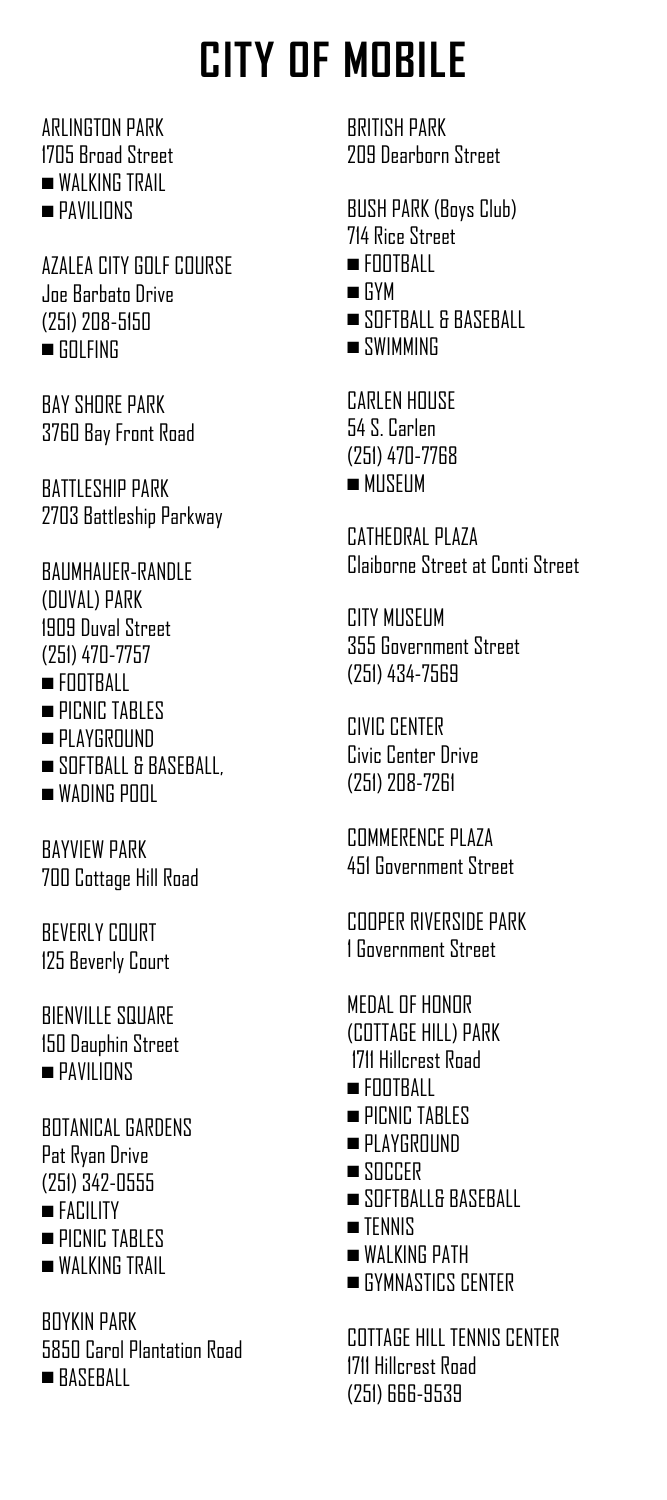CRAWFORD PARK 351 S. Ann Street (251) 438-7514 <sup>n</sup> BASKETBALL  $\blacksquare$  FOOTBALL **n** PAVILIONS\PLAYGROUND SOFTBALL & BASEBALL  $\blacksquare$  TENNIS  $\blacksquare$  WADING POOL CRESTVIEW PARK 1600 Roland Drive  $\blacksquare$ RASKETRALL  $\blacksquare$  PAVILIONS  $\blacksquare$  PICNIC TABLES **PLAYGROUND** SOFTBALL & BASEBALL  $\blacksquare$  TENNIS

DEARBORN YMCA 300 Congress Street  $\blacksquare$  PLAYGROUND

DENTON PARK 289 Emogene Street **n** PAVILIONS

- $\blacksquare$  PICNIC TABLES
- **PLAYGROUND**

Detonti Square Park 311 N. Conception

DOG RIVER (LUSHER) PARK 2459 N. Dog River Drive (251) 470-7758 **no** CERAMICS <sup>n</sup>FACILITY

**n** PLAYGROUND

DOYLE PARK 1728 Rosedale Road (251) 470-7762 **no** CERAMICS **n** PICNIC TABLES **n** PLAYGROUND

 $\blacksquare$  SOFTBALL & BASEBALL

FATHER RYAN PARK 750 Springhill Avenue FIGURES (GORGAS) PARK 658 Donald Street (251) 452-4052 **RASKETBALL** 

- <sup>n</sup>FACILITY
- $\blacksquare$  FOOTBALL
- <sup>n</sup>GYM
- **n** PICNIC TABLES
- **PLAYGROUND**
- SOFTBALL & BASEBALL
- $\blacksquare$  SWIMMING
- $\blacksquare$  WADING POOLS

Forest Hill Park 4655 Pinewood Drive S.

FORT CONDE 150 S. Royal Street (251) 434-7304  $MUSF$ IM

FRY PARK 1114 W. Gimon Circle  $BASKFTRAI$ 

- $\blacksquare$  PLAYGROUND.
- SOFTBALL & BASEBALL

Glenwood Park 250 Glenwood Street

**GULFHAVEN PARK** 2661 Atoll Drive **PLAYGROUND** 

HACKMEYER PARK 3710 S. Conway Drive **n** PICNIC TABLES **PLAYGROUND** SOFTBALL & BASEBALL

HALLS MILL CREEK PARK Highway 90 at Halls Mill Creek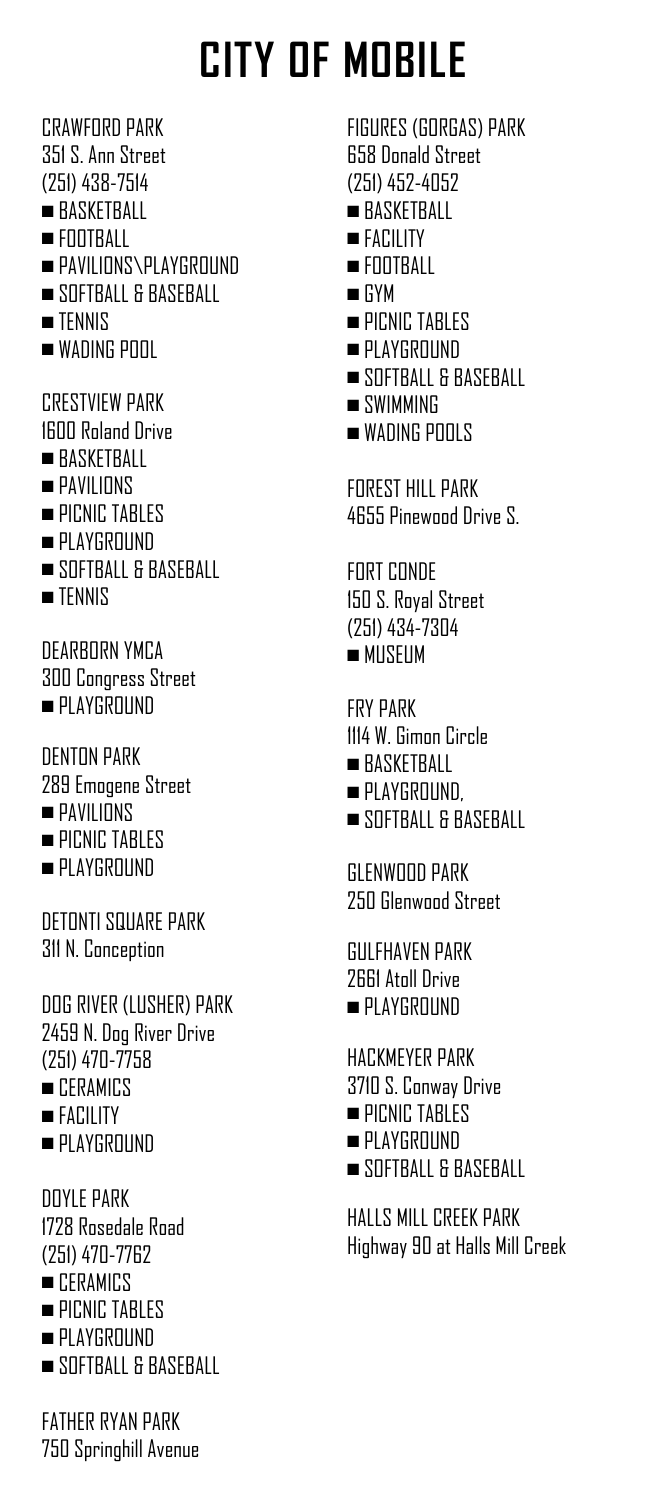HARMON-THOMAS PARK 1611 Belfast Street (251) 470-7752 <sup>n</sup>FACILITY

- <sup>n</sup>GYM
- **PICNIC TABLES**
- **PLAYGROUND**
- SOFTBALL & BASEBALL
- $\blacksquare$  WADING POOL

HFI FN WOOD PARK 4901 Dauphin Island Parkway **n** PAVILION

HENRY AARON PARK 2010 Andrews Street (251) 470-7756

- $\blacksquare$ BASKETBALL
- $\blacksquare$  Football
- $\blacksquare$  PAVILIONS
- **n** PICNIC TABLES
- **n** PLAYGROUND
- SOFTBALL & BASEBALL
- $\blacksquare$  TENNIS
- **wALKING PATH**

HERNDON (SAGE) PARK

- 2900 Dauphin Street
- $\blacksquare$  FOOTBALL
- **n** PAVILIONS
- $\blacksquare$ SOCCER
- $\blacksquare$  SOFTBALL & BASEBALL

HILLSIDE AREA COMMUNITY CENTER 558 Fellhorn Road (251) 438-7020

- $FATIIITY$
- $\blacksquare$  FOOTBALL
- $\blacksquare$  GYM
- $\blacksquare$  PICNIC TABLES
- **PLAYGROUND**
- $\blacksquare$  SOFTBALL & BASEBALL
- $\blacksquare$  TENNIS
- $\blacksquare$  WADING POOL

Hillsdale Park 6024 Lorma Road  $n$ Pool

- **PLAYGROUND**
- **n** PAVII INN
- $TENNIS$
- $BASFRA11$
- $n$  Football

Hollingers Island Park 3251 Dog River Road

**ISOM PARK** 520 Dr. Martin Luther King, Jr. Avenue

- JAMES SEALS JR. PARK AND COMMUNITY CENTER 540 Texas Street (251) 438-7498
- $BASKFTRAIL$
- <sup>n</sup>GYM
- **n** PAVILIONS
- **n** PICNIC TABLES
- **PLAY GROUND**
- SOFTBALL & BASEBALL
- **n**TFNNIS

JOE A. BAILEY PARK 712 Magnolia Road

- **PLAYGROUND**
- $\blacksquare$  PICNIC TABLES
- $\blacksquare$ TENNIS

Joseph Langan Park

- 4901 Ziegler Boulevard
- WAI KING TRAIL
- **PLAYGROUND**
- **n** PAVII INN
- $\blacksquare$  TFNNIS
- $BASFRA11$
- $\blacksquare$  FOOTBALL

JOE RADFORD THOMAS POOL 1361 Martin Luther King Avenue (251) 438-7440

- **PLAYGROUND**
- **No. SUMMER SWIMMING**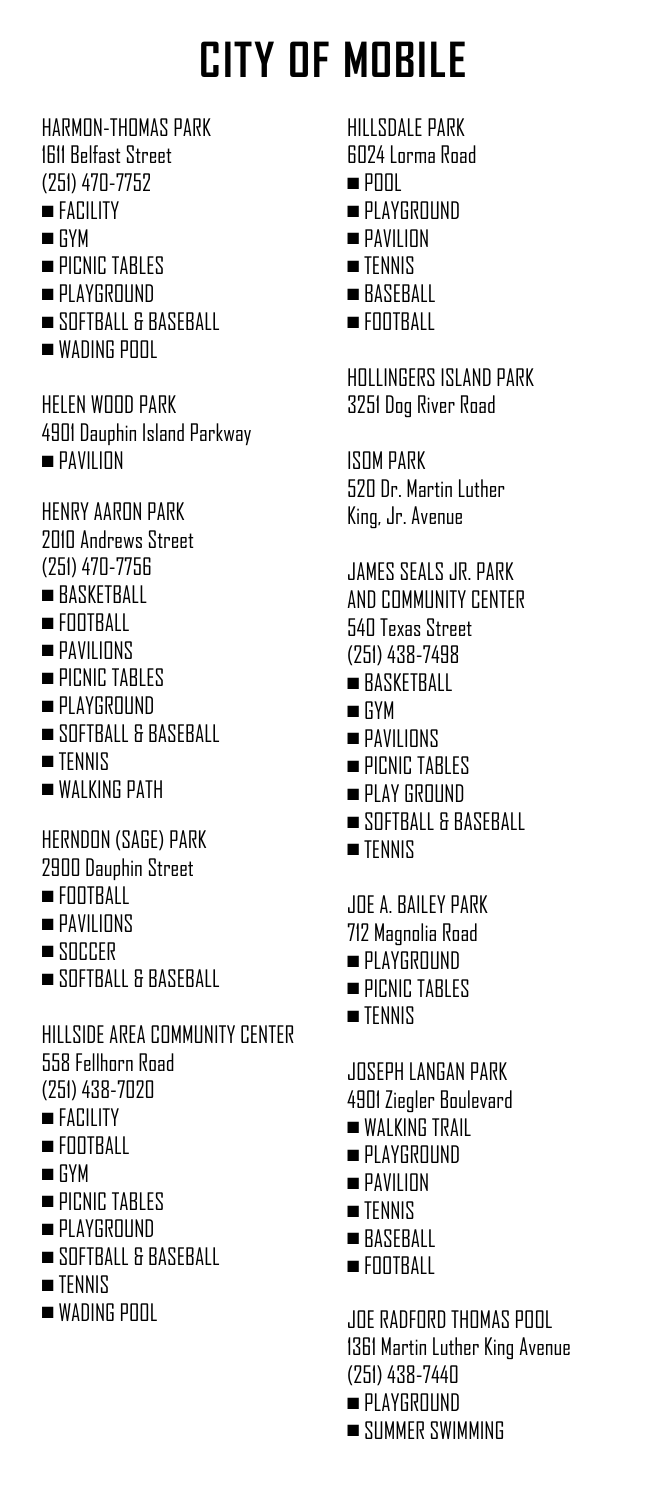KIDD PARK 800 East Street (251) 452-8766

- **RASKETBALL**
- $\blacksquare$  FOOTBALL
- **PLAYGROUND**
- SOFTBALL & BASEBALL
- SUMMER SWIMMING
- WADING POOLS

KIMBROUGH FISH HATCHERIES Zeigler Boulevard at Forest Hill Drive **PICNIC TABLES** 

Lake Drive Tricentennial Park 2121 Bragg Avenue

- SPRAY PARK
- WAI KING TRAIL
- **n** PLAYGROUND

LAUN PARK 5401 Windmill Drive (251) 661-6541

- **RASKETBALL**
- <sup>n</sup>FACILITY
- **PICNIC TABLES**
- **PLAYGROUND**
- SOFTBALL & BASEBALL
- $\blacksquare$  WADING POOLS
- WALKING TRAIL

LAVRETTA PARK/ART INSTRUCTIONAL CENTER 200 W. Parkway Drive (251) 470-7705 <sup>n</sup>PAVILION **n** PICNIC TABLES **PLAYGROUND** 

WALKING TRAIL

LeRuth Park 2110 Burchfield Street LYONS PARK 180 Lyons Park Avenue (251) 470-7701

- <sup>n</sup>FACILITY
- **PICNIC TABLES**
- $\blacksquare$  PLAYGROUND
- SOFTBALL & BASEBALL
- $\blacksquare$  TENNIS
- $\blacksquare$  WADING POOL
- **NALKING PATH**

MAGNOLIA GROVE GOLF COURSE 7451 Lamplighter Drive (251) 645-0075  $\blacksquare$  GOLFING

MAITRE PARK 2412 Halls Mill Road  $\blacksquare$  PICNIC TABLES

- **PLAYGROUND**
- $\blacksquare$  SOFTBALL & BASEBALL

MAI AGA SQUARE 403 Church Street

MALIBAR HEIGHTS PARK 5355 Raines Drive  $\blacksquare$  PLAYGROUND

Mardi Gras Park 109 Government Street

MARYKN<sub>OLL</sub> PARK 6555 Maryknoll Drive

MATTHEWS PARK 3700 Michael Boulevard  $\blacksquare$  SOFTBALL & BASEBALL

MCGREW COURT PARK 2745 McGrew Court

M<sub>c</sub>I FAN PARK 320 Park Avenue  $\blacksquare$  PICNIC TABLES **PLAYGROUND**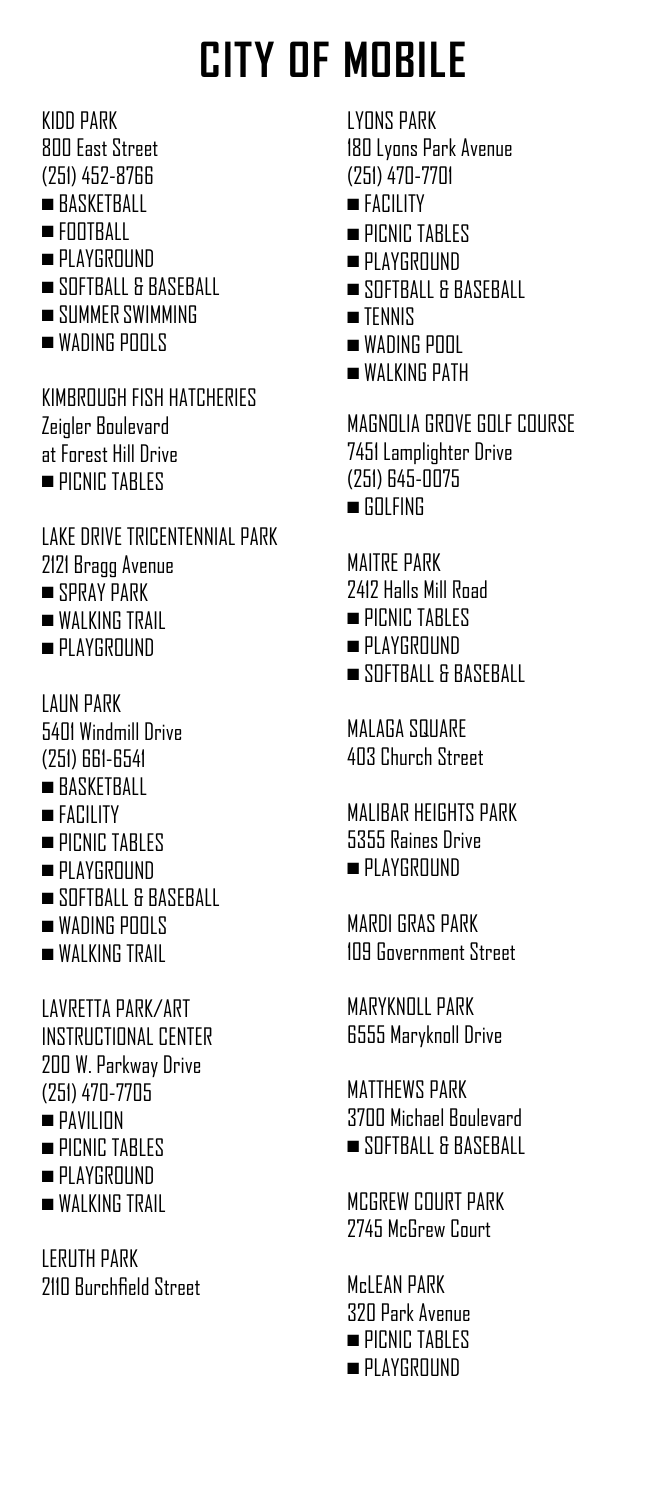McNALLY PARK 4380 Park Road

- **RASKETBALL**
- $\blacksquare$  ROAT RAMP
- <sup>n</sup>FACILTIY
- **PICNIC TABLES**
- **n** PLAYGROUND
- SOFTBALL & BASEBALL

MEGGINSON PARK Shelton Beach Road

MEMORIAL PARK 1850 Government Street **PICNIC TABLES** 

Mill Street Park 2665 Mill Street **n**Playground

MILLERS PARK 7451 Lamplighter Drive **n** PICNIC TABLES  $\blacksquare$ SOFTBALL & BASEBALL

MIMS PARK 5400 Grishilde Drive  $\blacksquare$  FOOTBALL **PLAYGROUND** 

SOFTBALL & BASEBALL

MITTERNIGHT PARK 5310 Colonial Oaks Drive (251) 344-7275

- $BASKFTRAII$
- <sup>n</sup>FACILITY
- **PICNIC TABLES**
- **PLAYGROUND**
- SOFTBALL & BASEBALL

MORILE LANDING 201 S. Water Street

MOBILE MUSEUM OF ART 4850 Museum Drive (251) 208-5200 **n** PAVILIONS **n** PICNIC TABLES

MOBILE TENNIS CENTER 851 Gaillard Drive (251) 342-7462

MORDECAI LANE NFIGHRORHOOD PARK Mordecai Lane **n** Playground

MOUNT ISLAND PARK 270 Island Court

MUNICIPAL (LANGAN) PARK 4901 Zeigler Boulevard  $n$ nisc gni F <sup>n</sup>FOOTBALL  $\blacksquare$  GOLF  $MUSEIIM$ **n** PAVILIONS **PICNIC TABLES** PLAYGROUND SOFTBALL & BASEBALL

- <sup>n</sup>TENNIS
- WALKING PATH

NEWHOUSE PARK 2960 Alston Drive (251) 470-7753  $BASKFTRAI1$ <sup>n</sup>FACILITY

- **PICNIC TABLES**
- PLAYGROUND
- SOFTBALL & BASEBALL

OAKLEIGH HOUSE MUSEUM 350 Oakleigh Place (251) 432-1281

PFC Howard Johnson, II Park 2661 Atoll Drive  $\blacksquare$  WALKING TRAIL  $PlAYGROUND$  $\blacksquare$  PAVILION  $\blacksquare$  BASEBALL

PHOENIX MUSEUM 203 S. Claiborne (251) 434-7554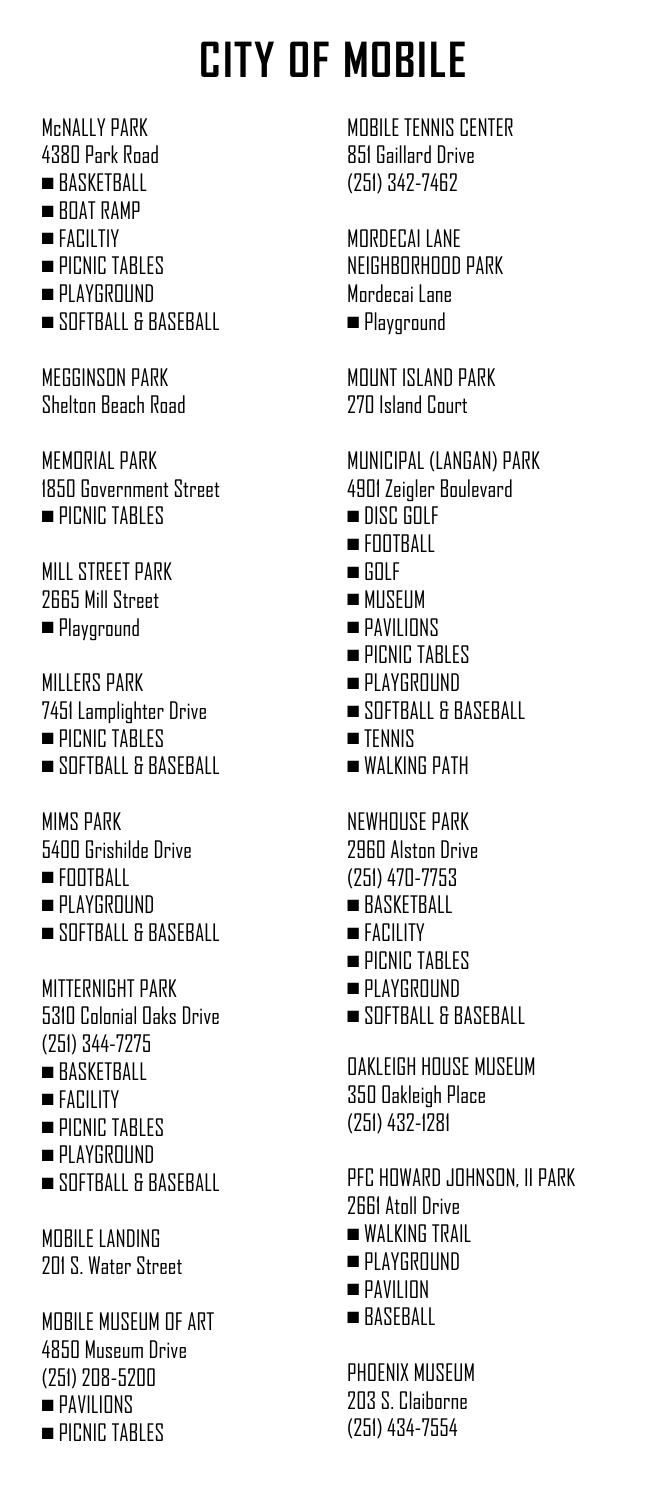Pillans Park 1150 S. Broad Street

Pine Grove Park 1450 Linwood Drive W.

PLATEAU COMMUNITY CENTER 850 Edwards Street (251) 456-7639  $\blacksquare$  GYM <sup>n</sup>FACILITY

Primrose Park 3161 Emogene Street

PUBLIC SAFETY MEMORIAL PARK 2301 Airport Boulevard (251) 441-1651 **n**PAVILIONS **n** PLAYGROUND

**walking Path** 

RICH PARK 2700 Foreman Circle **PLAYGROUND** RICHARDS D.A.R. HOUSE MUSEUM 256 N. Joachim Street (251) 434-7320

RICKARBY PARK 550 Rickarby Street (251) 470-7750 **RASKETBALL** 

- $FATII$ ITY
- **n** PICNIC TABLES
- **PLAYGROUND**
- SOFTBALL & BASEBALL
- $\blacksquare$  WADING POOL

Riverside Park 3018 Park Street  $\blacksquare$  pavilion

RODGER WILLIAMS CENTER-MOBILE HOUSING BOARD 308 Simington Drive (251) 434-2279

Ryan Park 750 Spring Hill Avenue SAN SOUCI PARK 2300 San Souci Road

SKYLAND PARK 4212 Arcturus Lane **n** PICNIC TABLES

Sky Ranch Park 1155 Pace Parkway

SPANISH PLAZA 401 Government Street

SPRINGHILL RECREATION CENTER 1151 Sprinhill Avenue (251) 438-7415  $BASKFTRAIL$ <sup>n</sup>GYM **PLAYGROUND** STEWART ROAD PARK 1320 Stewart Road

- $\blacksquare$ RASKETRALL
- $\blacksquare$  PAVILIONS
- $\blacksquare$  PLAYGROUND

STOTTS (DEMETROPOLIS) PARK 2150 Demetropolis Road (251) 666-4955 <sup>n</sup>FACILITY **n** PAVILIONS **n** PICNIC TABLES **PLAYGROUND** SOFTBALL& BASEBALL <sup>n</sup>TENNIS TAYLOR PARK (UNITED METHODIST INNER CITY MISSION) 1050 Baltimore Street (251) 438-7340  $BASKF$ **TBALL** n FACILITY  $\blacksquare$  Football  $\blacksquare$  GYM <sup>n</sup>PAVILIONS **n** PICNIC TABLES

- **n** PLAYGROUND
- $\blacksquare$  SOFTBALL & BASEBALL
- $\blacksquare$  SUMMER SWIMMING
- $\blacksquare$  WADING POOL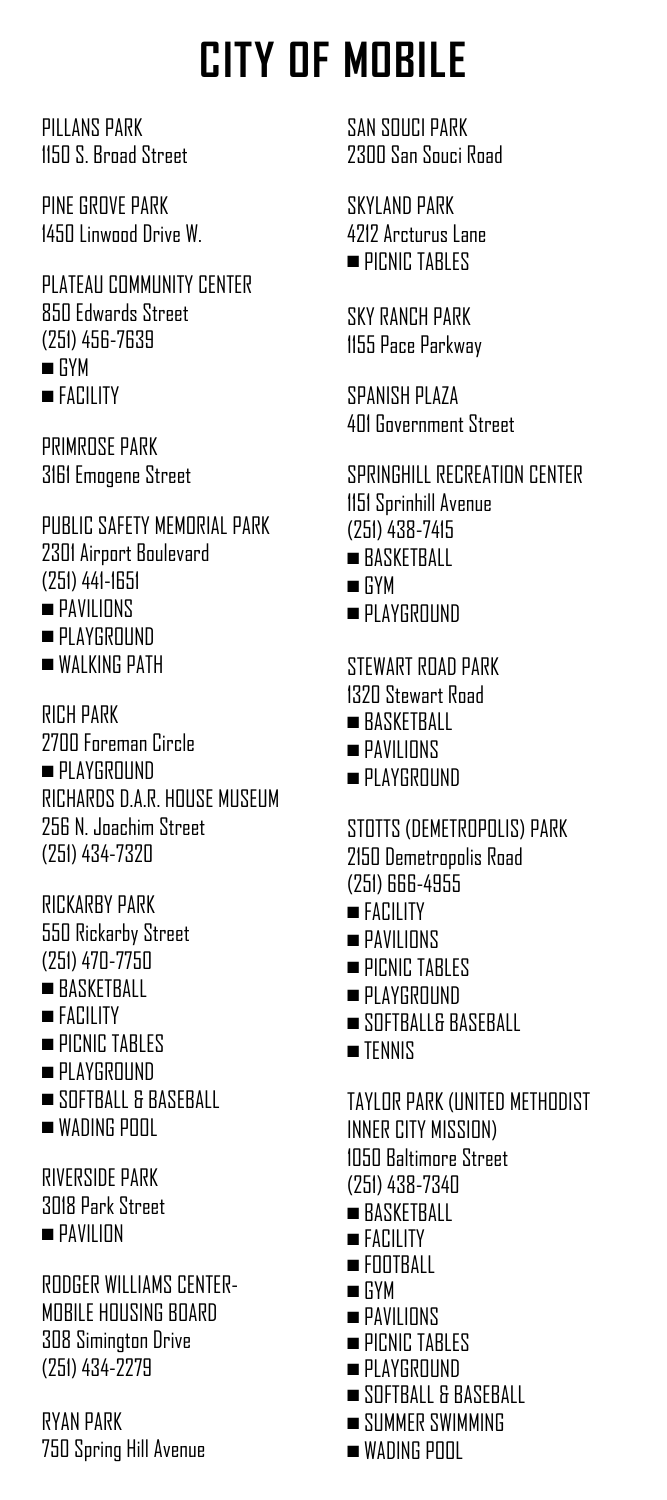TAYLOR PLAZA-MOBILE HOUSING BOARD 1517 Plaza Drive (251) 432-1235 <sup>n</sup>FACILITY

Theodore Annexation Park 7161 Old Military Road

- **n**Playground
- Baseball
- <sup>n</sup>Football

THOMAS SULLIVAN (PETERS) PARK 351 N. Catherine Street (251) 432-9808

- **n**FACILITY
- $\blacksquare$  Football
- **n** PAVILIONS
- **n** PICNIC TABLES
- **n** PLAYGROUND
- SOFTBALL & BASEBALL
- SPLASH PARK

THREE MILE CREEK LAKE Stanton Road at Three Mile Creek

Tillmans Corner Community Center 5055 Carol Plantation Road

Timberlane Park 2870 Longleaf Drive

TRIMMIER PARK 3600 Alba Club Road  $\blacksquare$  BASKETBALL

- $\blacksquare$  Football
- <sup>n</sup>PAVILION
- **n** PLAYGROUND
- n SOFTBALL & BASEBALL
- WAI KING PATH

TRINITY GARDENS PARK 30 Banks Avenue (251) 456-6690 **BASKETBALL** <sup>n</sup>FACILITY  $\blacksquare$  Football **n** PLAYGROUND  $\blacksquare$  SOFTBALL & BASEBALL **walking path** Unity Point Park 900 Spring Hill Avenue

Vista Ridge Park 5513 Outley Drive

WALSH PARK 1401 Windsor Avenue  $BASKF$ **TBALL** 

- <sup>n</sup>PAVILION
- **n** PICNIC TABLES
- **n** PLAYGROUND

WASHINGTON SQUARE 251 Chatham Street at Augusta Street

West Side Park 1001 Hitt Road **n**Playground

■ Baseball